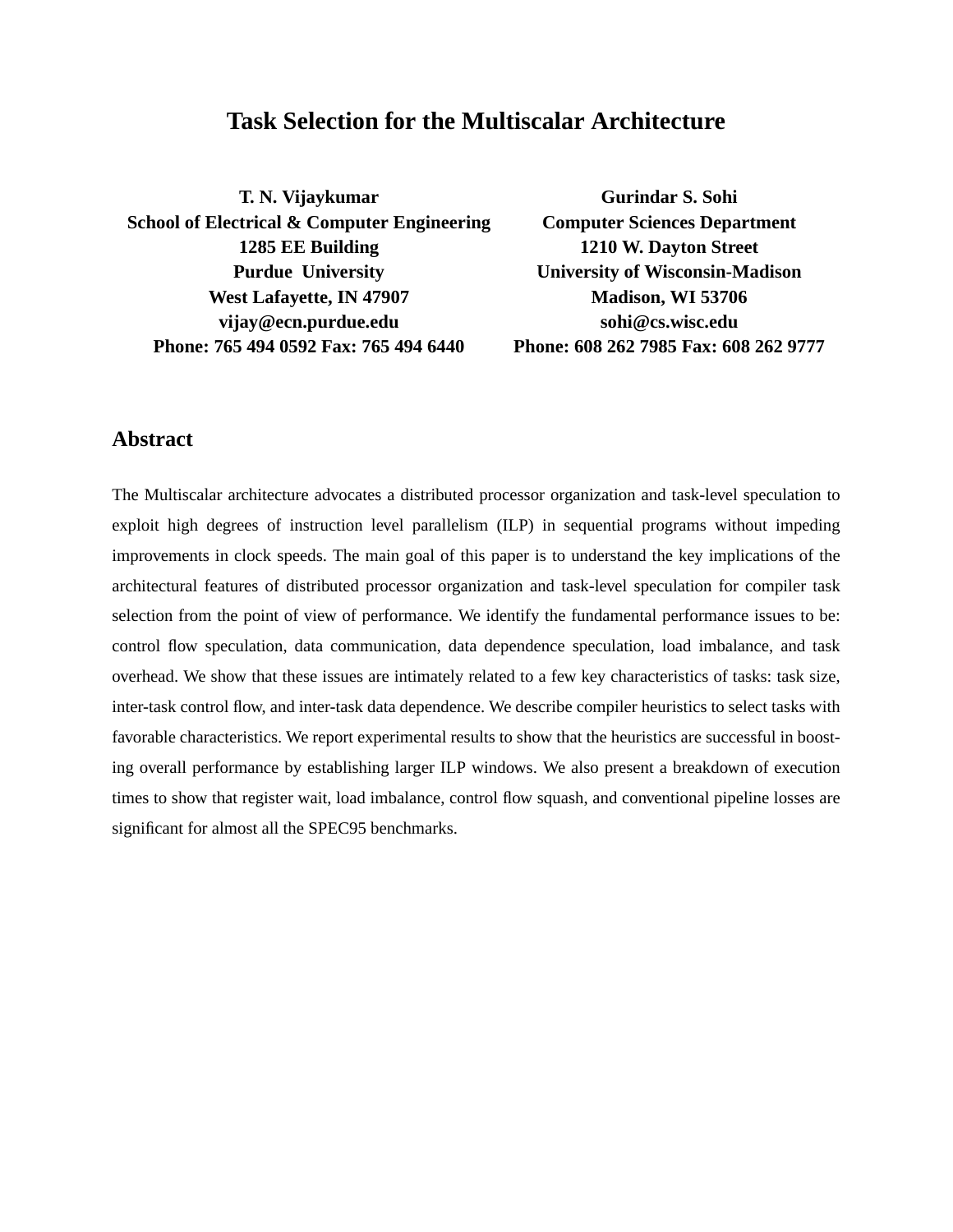# **Task Selection for the Multiscalar Architecture**

## **Abstract**

The Multiscalar architecture advocates a distributed processor organization and task-level speculation to exploit high degrees of instruction level parallelism (ILP) in sequential programs without impeding improvements in clock speeds. The main goal of this paper is to understand the key implications of the architectural features of distributed processor organization and task-level speculation for compiler task selection from the point of view of performance. We identify the fundamental performance issues to be: control flow speculation, data communication, data dependence speculation, load imbalance, and task overhead. We show that these issues are intimately related to a few key characteristics of tasks: task size, inter-task control flow, and inter-task data dependence. We describe compiler heuristics to select tasks with favorable characteristics. We report experimental results to show that the heuristics are successful in boosting overall performance by establishing larger ILP windows. We also present a breakdown of execution times to show that register wait, load imbalance, control flow squash, and conventional pipeline losses are significant for almost all the SPEC95 benchmarks.

#### **1 Introduction**

Modern microprocessors achieve high performance by exploiting instruction level parallelism (ILP) in sequential programs. They establish a large dynamic window of instructions and employ wide-issue organizations to extract ILP and execute multiple instructions simultaneously. Larger windows enable more dynamic instructions to be examined, which leads to the identification of more independent instructions that can be executed by wider processors. However, large centralized hardware structures for larger windows and wider processors may be harder to engineer at high clock speeds due to quadratic wire delays, limiting overall performance<sup>1</sup>. The Multiscalar architecture [11] [12] [26] advocates a distributed processor organization to avail of the advantages of large windows and wide-issue pipeline without impeding improvements in clock speeds. The key idea is to split one large window into multiple smaller windows and one wide issue processing unit (PU) into multiple narrow-issue processing units connected together.

In a Multiscalar processor, sequential programs are partitioned into sequential (not necessarily independent) **tasks.** Tasks are assigned to PUs for execution by predicting inter-task control flow, similar to branch prediction. Multiple tasks are speculatively executed simultaneously on multiple PUs, but are retired in program order. All inter-task register dependences are honored by communication and synchronization [3],

<sup>1.</sup> The DEC Alpha 21264 already implements a two-cluster pipeline because bypassing across a single larger cluster would not fit within a cycle.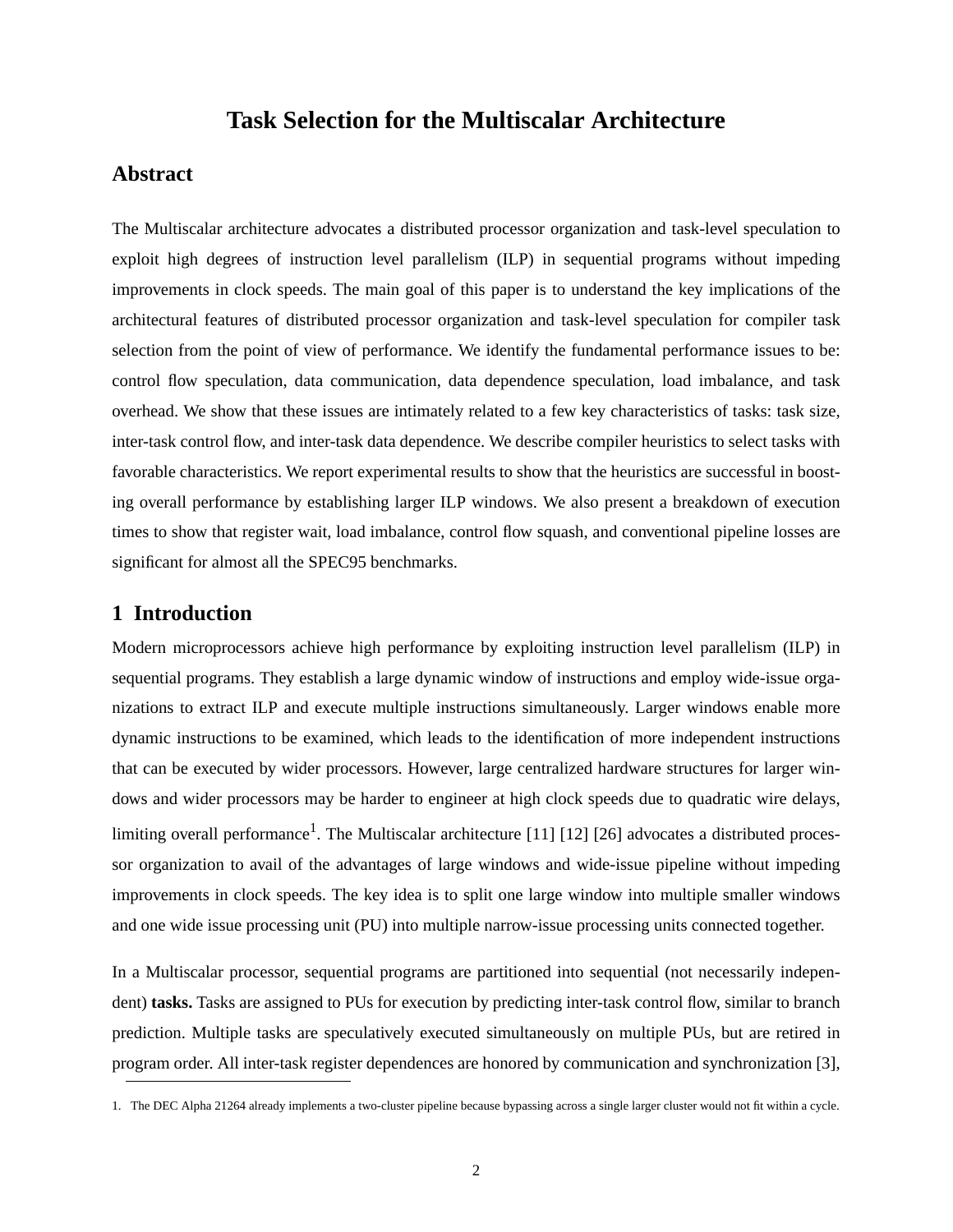as specified by the compiler, and inter-task memory dependences are honored by speculation and validation in hardware [21]. Intra-task dependences are handled by the processing units, similar to superscalar processors.

Unless key performance issues are understood, smaller distributed designs may not always perform better than larger centralized designs, despite clock speed advantages. The choice of tasks is pivotal to achieve high performance. While a good task selection may result in the program partitioned into completely independent tasks leading to high performance improvements, a poor task selection may lead to the program partitioned into dependent tasks resulting in performance worse than that of a single processing unit, due to overhead resulting from distributing hardware resources.

The main goal of this paper is to understand the implications of the architectural features of distributed processor organization and task-level speculation for compiler task selection from the point of view of performance. We identify the fundamental performance issues to be: control flow speculation, data communication, data dependence speculation, load imbalance, and task overhead. We show that these issues are intimately related to a few key characteristics of tasks: task size, inter-task control flow, and inter-task data dependence. Task size primarily affects load imbalance and overhead, inter-task control flow influences control speculation, and inter-task data dependence impacts data communication and data dependence speculation. These issues, which do not exist for centralized microarchitectures that do not perform tasklevel speculation (e.g., superscalar) have not been studied before in the context of sequential programs and microarchitectures, but are germane to several recent proposals for distributed microarchitectures employing some form of task level speculation, including the Stanford Hydra [22], CMU STAMPede [27], and Minnesota Superthreaded architecture [28].

We give an overview of a Multiscalar processor, identify the key performance issues, and correlate these issues with the key characteristics of tasks in [Section 2](#page-2-0). In [Section 3,](#page-11-0) we describe our compiler heuristics to select tasks with favorable characteristics. In [Section 4](#page-18-0), we report experimental results. We analyze the effects of the various heuristics on overall performance and present measurements of the key task characteristics. We empirically correlate each key characteristic with the related performance issue and isolate the impact of each of the performance issues on performance. We draw some conclusions in [Section 5.](#page-27-0)

## <span id="page-2-0"></span>**2 Overview of a Multiscalar processor**

We begin with a description of the execution model of a Multiscalar processor in the abstract but in enough detail to pinpoint problems. We define tasks and then follow the time line of the execution of a task to iden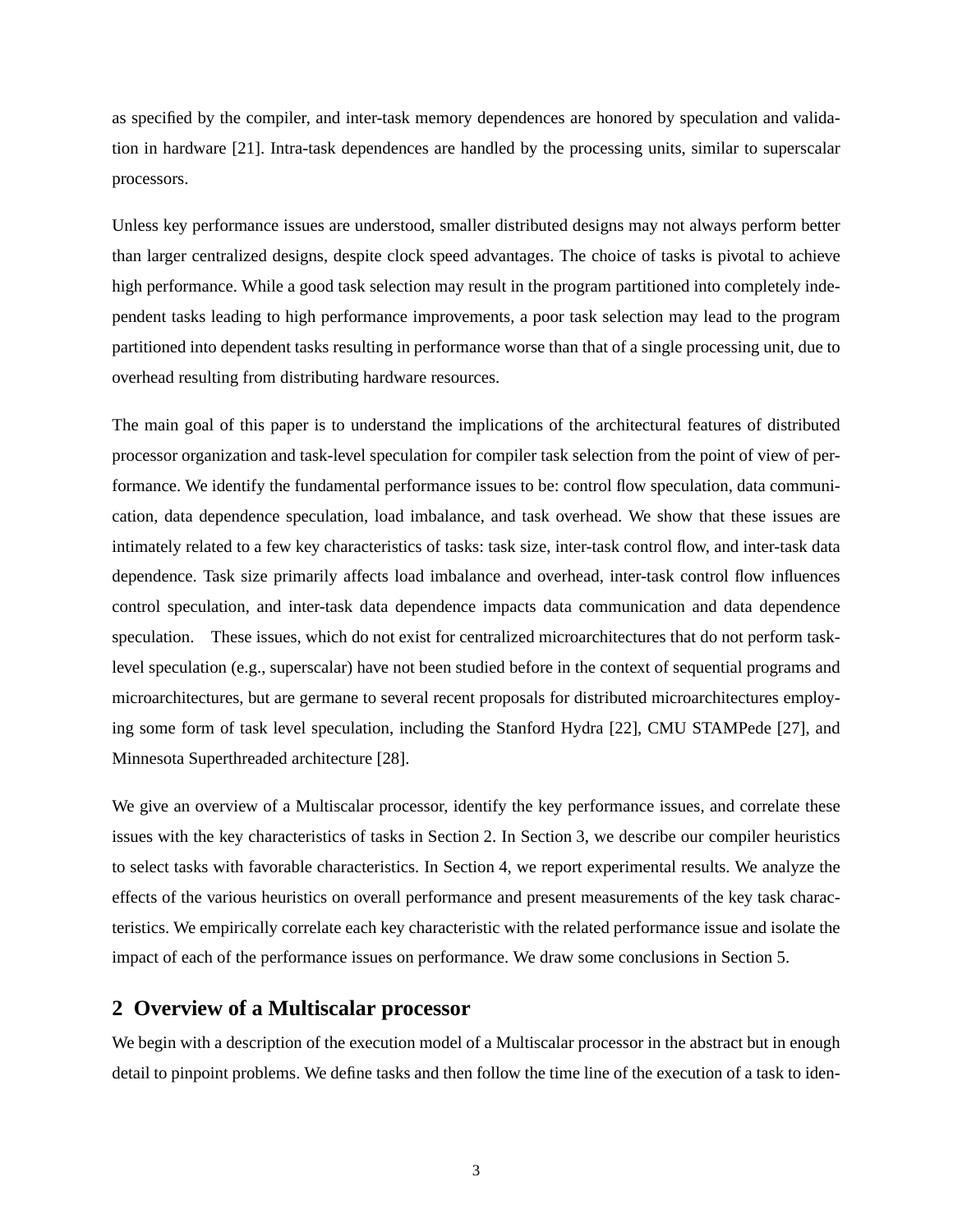tify different sources of performance loss. We associate each such phase with a specific task characteristic to motivate the heuristics to select tasks with favorable characteristics.

## **2.1 Execution model for the Multiscalar architecture**

Tasks, obtained by partitioning sequential programs, are assigned to processing units (PUs) for execution. Each PU executes the instructions of its task to completion. Simultaneous execution of multiple tasks on multiple PUs results in the completion of multiple instructions per cycle. The architecture ensures that the individual execution of each task as well as the aggregate execution of all tasks maintain the appearance of sequential program order. A combination of hardware and software mechanisms are used to ensure that control and data dependences are honored as per the original sequential program specification, regardless of what transpires in the actual parallel execution. [Figure 1](#page-3-0) illustrates the Multiscalar execution model.



<span id="page-3-0"></span>**Figure 1: Abstraction of a Multiscalar processor.** (a) A static program partitioned into three tasks and three points of search in the dynamic stream with three corresponding windows. (b) The tasks are assigned for execution on the processing units. The PUs are connected for communicating data and the Address Resolution Buffer detects dependence misspeculations.

# **2.1.1 Control flow**

Dynamic prediction unravels the control flow among tasks and each predicted task is assigned to a PU for execution. Execution proceeds by assigning tasks to PUs. After assigning a task for execution, a **control flow speculation** [11] [12] [16] [23] [26] is made which predicts one of the many possible successors of the task, similar to branch prediction employed by superscalar processors [17] [25] [32] [33]. If control flow speculation is incorrect (i.e., one of the tasks assigned for execution was incorrect) then the incorrect task (and all dependent tasks<sup>2</sup>) is **squashed** similar to a branch misprediction in superscalar processors.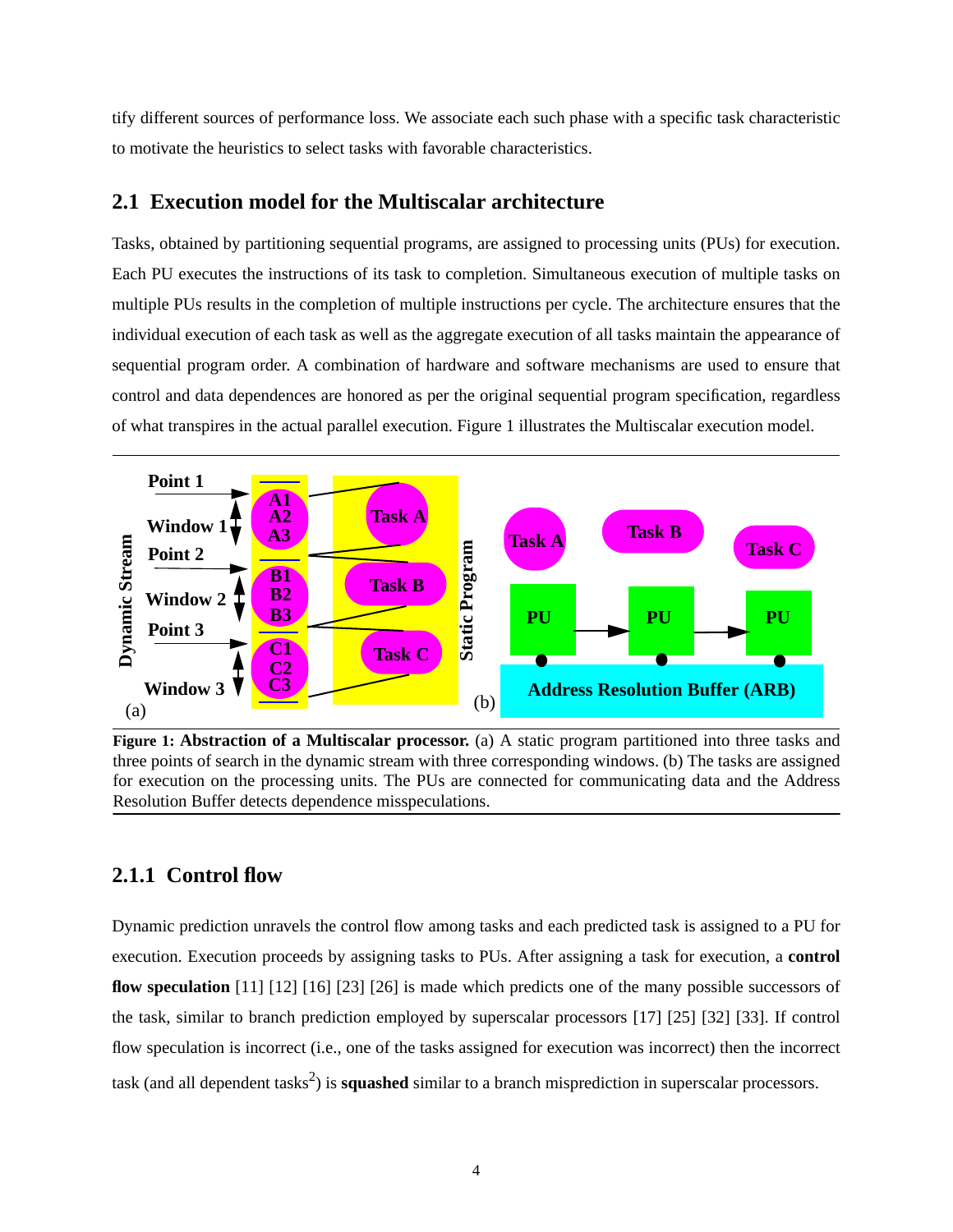When a task is assigned for execution, the hardware needs to know the possible successors of the task; not predicting the probable successor task until its identity is known incurs performance loss. The compiler explicitly provides a list of successors of the task called **targets** and the hardware predicts one of the targets [26]. If the compiler cannot provide all of the targets of a task (e.g., indirect jumps), the hardware could learn and remember the unspecified targets as they are encountered in execution. The advantage of not specifying a target is smaller binary (and instruction memory resources) and the disadvantage is that the first time an unspecified target is encountered, the next task cannot be assigned until the target is computed, which may lead to performance loss. Apart from the successors of a task, the PU needs to know where a task ends, so that it may terminate execution. The compiler tags the instructions at the boundaries of tasks with a few extra bits called the **task-exit bits**. When the PU encounters an instruction with the task-exit bits set, it stops execution and the task ends. Branch instructions lead to two possible control flow paths and the task-exit bits identify the paths that exit the task.

### **2.1.2 Data values**

As instructions in tasks execute, data values are produced and consumed within the same task and among different tasks, corresponding to intra-task and inter-task communication, respectively. Intra-task data values are bound to memory and register locations, similar to superscalar processors. For inter-task dependences, register dependences can be specified by simple bit-vectors since it is small, whereas the large size of memory space makes compact specification harder. It is straightforward to identify producers and consumers of register values since all register names are known statically via register specifiers. On the other hand, in the case of memory, it is difficult to determine precisely the producers and consumers of data values since memory storage names are determined dynamically via address calculations. Consequently, memory dependences are honored via **memory dependence speculation** and verification by the hardware [11] [12] [13] [14] [26] and register dependences are honored via synchronization and communication [3] [13] [26], as specified by the compiler. It is important to note that if a memory dependence is known at compile-time then the dependence need not be speculated, but may be honored via synchronization and communication, much like register dependences. Similarly, it may be advantageous to employ speculation on a register dependence, instead of synchronization and communication.

The compiler determines the set of register values that may be produced by a task and the set of register values that may be consumed by the task. If a task consumes a data value produced by another task, then

<sup>2.</sup> In a real implementation, it may be difficult to isolate dependent tasks, similar to isolating independent instructions, as mentioned before; in which case all tasks following the misspeculated task are rolled back and restarted.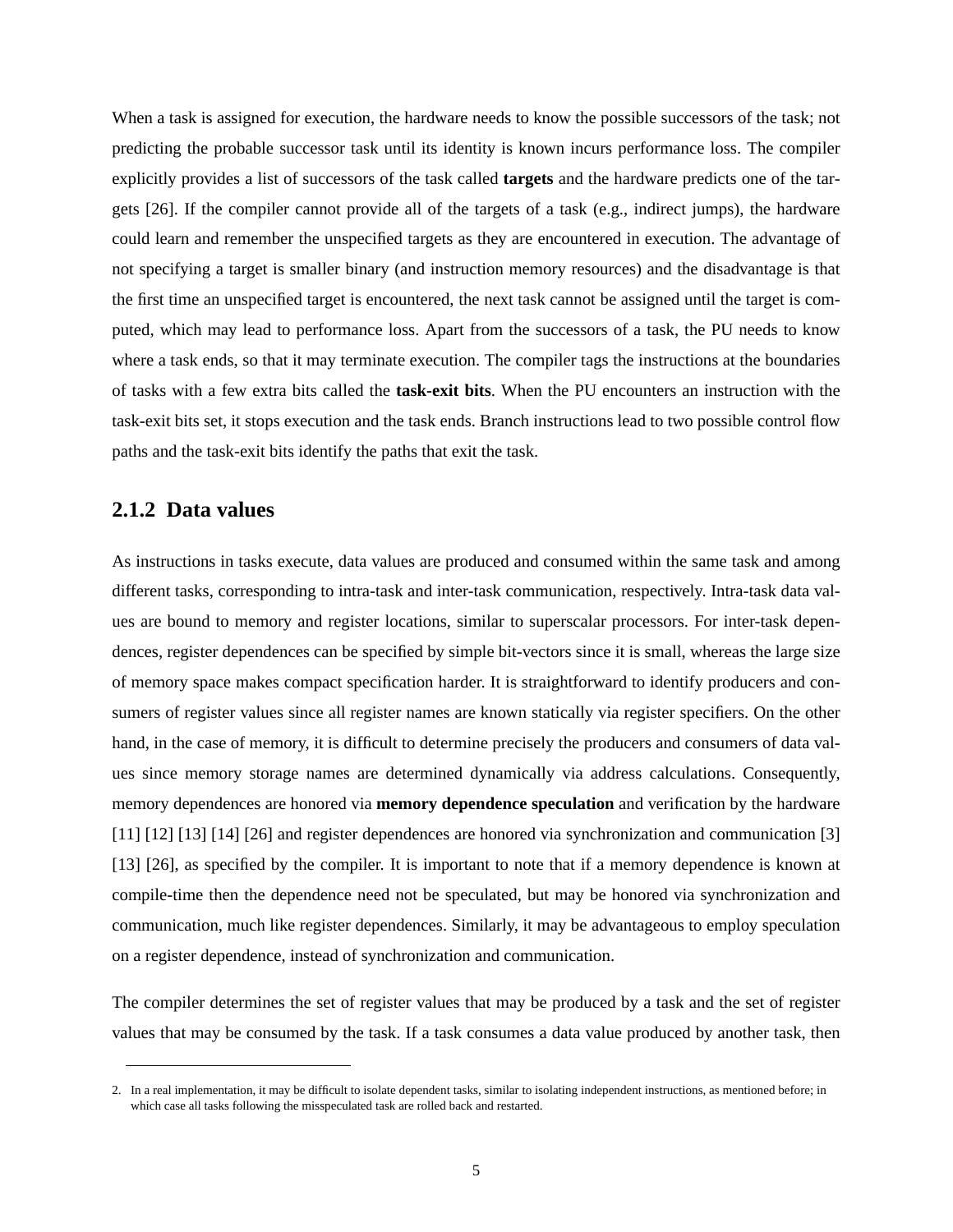the consumer task waits until the value is received. In accordance with sequential semantics, the last update of a register in a task should be **forwarded** [12] [26] to succeeding tasks<sup>3</sup>. If a register is guaranteed not to be modified by a task, then it may be propagated to successor tasks as and when it arrives. Since the PU cannot determine a priori which instructions comprise its assigned task (the instructions may not even have been fetched), it cannot know (1) which registers are guaranteed not to be modified, and (2) which instruction performs the last update to a register that needs to be forwarded. Waiting until all instructions in a task have executed so that all registers are updated serializes the execution of tasks, incurring performance loss. The compiler provides the set of registers which may be modified as a bit-vector called the **create mask**. The compiler determines the last update of each register and tags the instruction with a few extra bits called the **forward bits**, similar to task-exit bits. When a PU encounters an instruction with forward bits set, called a **forwarding instruction**, it forwards the value corresponding to the destination register of the instruction. If a register is forwarded in one control flow path but there are no instructions that modify the register in another path, an extra instruction called a **release instruction** may have to be inserted to send register values. The targets and the create mask of a task are collected together in its **task descriptor**.

In the case of inter-task memory data dependencies, each task speculates that it does not depend on any other task for memory values and performs loads from the specified addresses. If the speculation is incorrect, (i.e., a previous task performs a store to the same address as a load) then the ARB detects a memory dependence violation and the offending load instruction (and dependent instructions) is **squashed**. To prevent frequent memory dependence misspeculations, a hardware mechanism to perform memory dependence prediction and synchronization, which dynamically synchronizes dependent loads and stores [21] is employed. In a real implementation, memory dependence squashes and control flow squashes may be handled identically for the purpose of simplifying hardware.

# **2.1.3 Sequential semantics**

The original program order among the tasks is maintained by keeping track of the order in which tasks are predicted and assigned for execution on the PUs. Since the tasks are derived from a sequential program and are predicted in the original program order (similar to branch prediction), the total order among the tasks is unambiguously maintained. Since tasks execute speculatively, the state (register and memory) produced by it is buffered and cannot update architectural state. When a task completes and all speculations (control flow and memory dependence) have been resolved to be correct, the task is **retired** (i.e., its speculative

<sup>3.</sup> If speculation and verification is employed, multiple values for a register may be sent. In that case, the value corresponding to the last update of the register should be sent last or tagged specially, to maintain sequential semantics.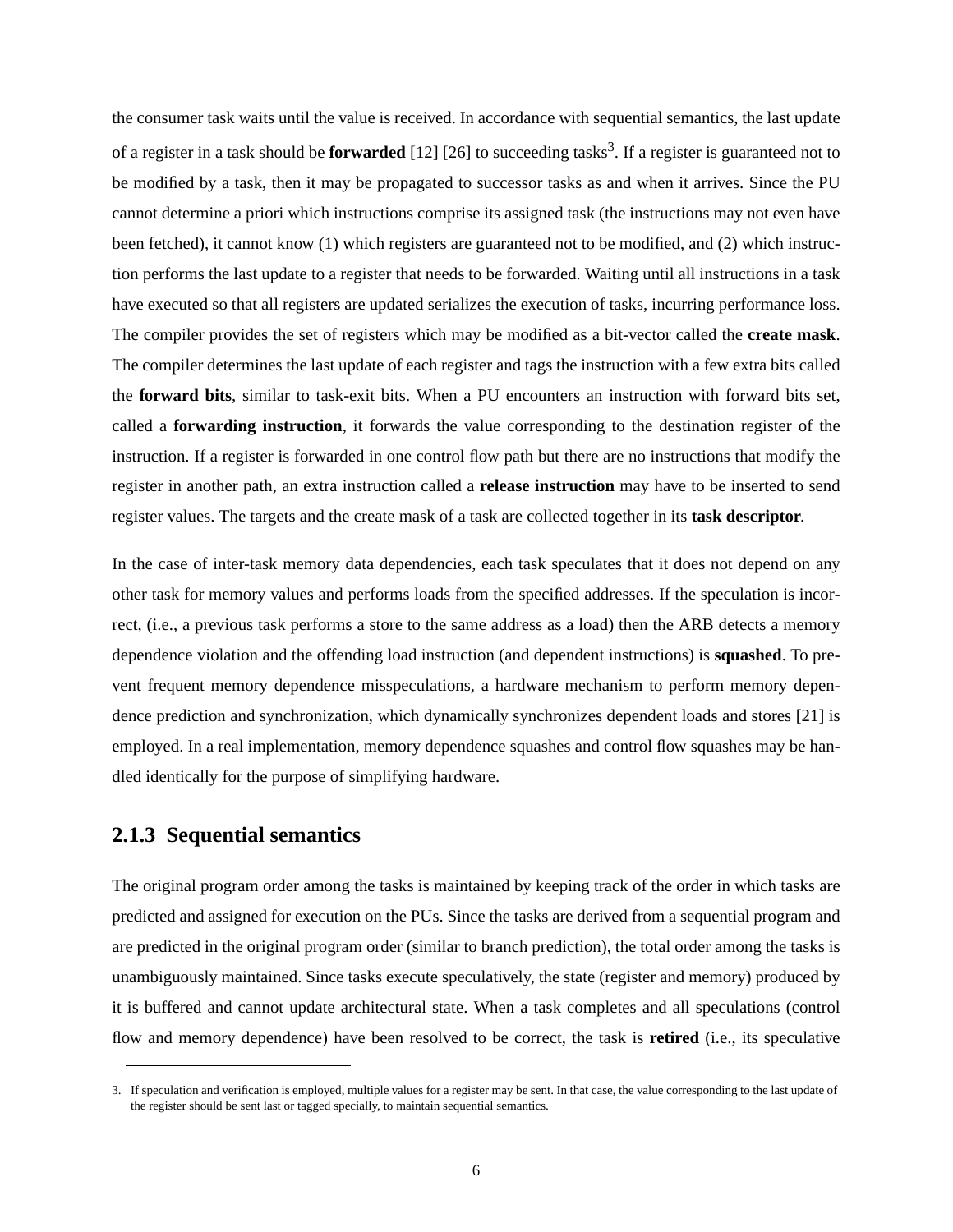state is promoted to architectural state). In a simple implementation, tasks are retired in the original program order to maintain sequential semantics; a task is retired only after its predecessor task has been retired. In a more aggressive implementation, if two tasks are completely independent, which may be guaranteed by the compiler, they can be retired out of program order. Although out of program order retiring may increase the complexity of hardware over sequential retiring, performance benefits may be accrued by relaxing the retiring order.

## **2.1.4 An example of a Multiscalar program**

In order to clarify the kind of information required, we present an example of a code snippet and illustrate its execution. [Figure 2](#page-7-0) shows the source code and the assembly code with information specific to Multiscalar tasks. Let us assume that the loop body is partitioned into two tasks, shown by shaded regions in [Figure 2\(](#page-7-0)b): one from the label *Loop* to the add instruction above the label *Not\_Heap* and the other from the label *Not\_Heap* to the label *Continue* (the jump instruction at end of the loop body). There are many other task partitions possible but the partition chosen here serves to illustrate the kind of information required to execute tasks.

In [Figure 2\(](#page-7-0)c), the two branch instructions are annotated with task-exit taken bits (indicated by ST) causing the hardware to terminate the task if either of the branches are taken. The add instruction at the end also has its task-exit bits set (indicated by S) causing the task to terminate. In [Figure 2\(](#page-7-0)d), the jump instruction has its task-exit bit set (indicated by S) causing the task to terminate at the end of the loop.

In [Figure 2\(](#page-7-0)c), since all the integer instructions and the load instruction of Task1 are last updates of the respective destination registers, they have the forward bits set (indicated by F). Any register on the create mask that was not forwarded during the execution of the task is forwarded after the task terminates. For example, if the second branch of Task1 is taken then *rheap* is not forwarded by any instruction and it is automatically forwarded at the end. Task2 is similar to Task1 except for the release instruction which forwards the registers *rhit* and *rtmp*. If either of the first two branches of Task2 are taken, then the registers *rhit* and/or *rtmp* are not forwarded by any instruction; instead of letting the hardware forward them at the end (similar to *rheap* of Task1), the release instruction forwards them earlier because subsequent tasks may be waiting for them.

To explain how load and store instructions are executed, let us assume that two iterations of the loop in [Figure 2\(](#page-7-0)a) are executed on a four-PU configuration. Task1 and Task2 of iteration 1 and Task1 and Task2 of iteration 2 are executed on PU1, PU2, PU3, and PU4, respectively. PU1 forwards registers *ri*, *rtrace*,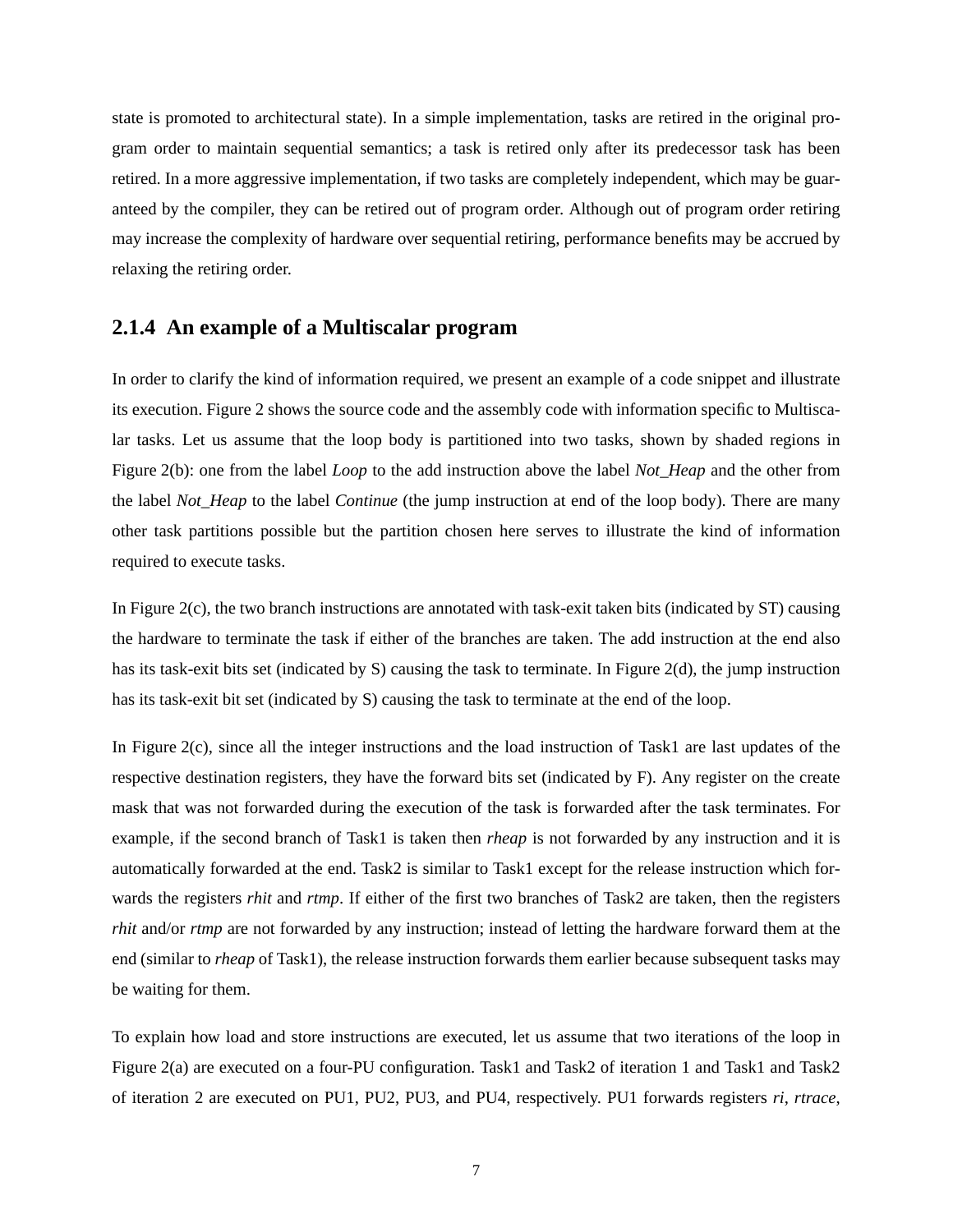```
while (i++ < n) {
     address = trace[i];idx = address & IDX MASK;
     tag = address & TAG\_MASK;if (address & HEAP_MASK)
        heap_access++;
     if (VALID(cache[idx]) &&
     (tag == TAG(cache[idx]))cache hit<sub>++;</sub>
     else
        TAG(cache[idx]) = tag;}
```
(a)

```
Loop:
```

| add                        | $\overline{\text{ri}}, \overline{\text{ri}}, 1$ |
|----------------------------|-------------------------------------------------|
| add                        | rtrace, rtrace, 4                               |
| bge                        | ri, rn, Out                                     |
| $\mathop{\rm Id}\nolimits$ | radd, O[rtrace]                                 |
| andi                       | ridx, radd, IDX MASK                            |
| andi                       | rtag, radd, TAG_MASK                            |
| andi                       | rtmp, radd, HEAP_MASK                           |
| beq                        | rtmp, r0, Not_Heap                              |
| add                        | rheap, rheap, 1                                 |
|                            |                                                 |

Not\_Heap:

| add                | rblock, reache, ridx   |  |
|--------------------|------------------------|--|
| ld                 | rvalid, VALID[rblock]  |  |
| beq                | rvalid, r0, Cache Miss |  |
| $\mathbf{Id}$      | rtmp, TAG[rblock]      |  |
| <b>bne</b>         | rtag, tmp, Cache_Miss  |  |
| add                | rhit, rhit, 1          |  |
| $\frac{1}{2}$      | Continue               |  |
| <b>Cache Miss:</b> |                        |  |
| st                 | rtag, TAG[rblock]      |  |
| Continue:          |                        |  |
| imp Loop           |                        |  |
| Out:               |                        |  |
|                    |                        |  |

**Targets:** Task2, Task3 **Create Mask:** ri, rtrace, radd, ridx, rtag, rtmp, rheap

# Task1:

| F              | add       | ri, ri, 1             |
|----------------|-----------|-----------------------|
| F              | add       | rtrace, rtrace, 4     |
| <b>ST</b>      | bge       | ri, rn, Task3         |
| F              | ld        | radd, 0[rtrace]       |
| F              | andi      | ridx, radd, IDX_MASK  |
| F              | andi      | rtag, radd, TAG_MASK  |
| F              | andi      | rtmp, radd, HEAP_MASK |
| <b>ST</b>      | beq       | rtmp, r0, Not_Heap    |
| F <sub>S</sub> | add       | rheap, rheap, 1       |
|                | Not_Heap: |                       |

(c)

### **Targets:** Task1 **Create Mask:** rblock, rvalid, rtmp, rhit

Task2: **F** add rblock, rcache, ridx **F** ld rvalid, VALID[rblock] beq rvalid, r0, Cache\_Miss **F** ld rtmp, TAG[rblock] bne rtag, tmp, Cache\_Miss **F** add rhit, rhit, 1 jmp Continue Cache\_Miss: release rhit, rtmp st rtag, TAG[rblock] Continue: **S** jmp Task1 Task3: (d)

<span id="page-7-0"></span>**Figure 2: An example of a Multiscalar program.** (a) The source code of a loop of a simplified cache simulator. (b) The assembly code for the loop. The loop body is partitioned into two tasks. (c) and (d) The two tasks and their descriptors. **F**, **ST**, and **S** denote forward register, exit if taken, and exit always, respectively.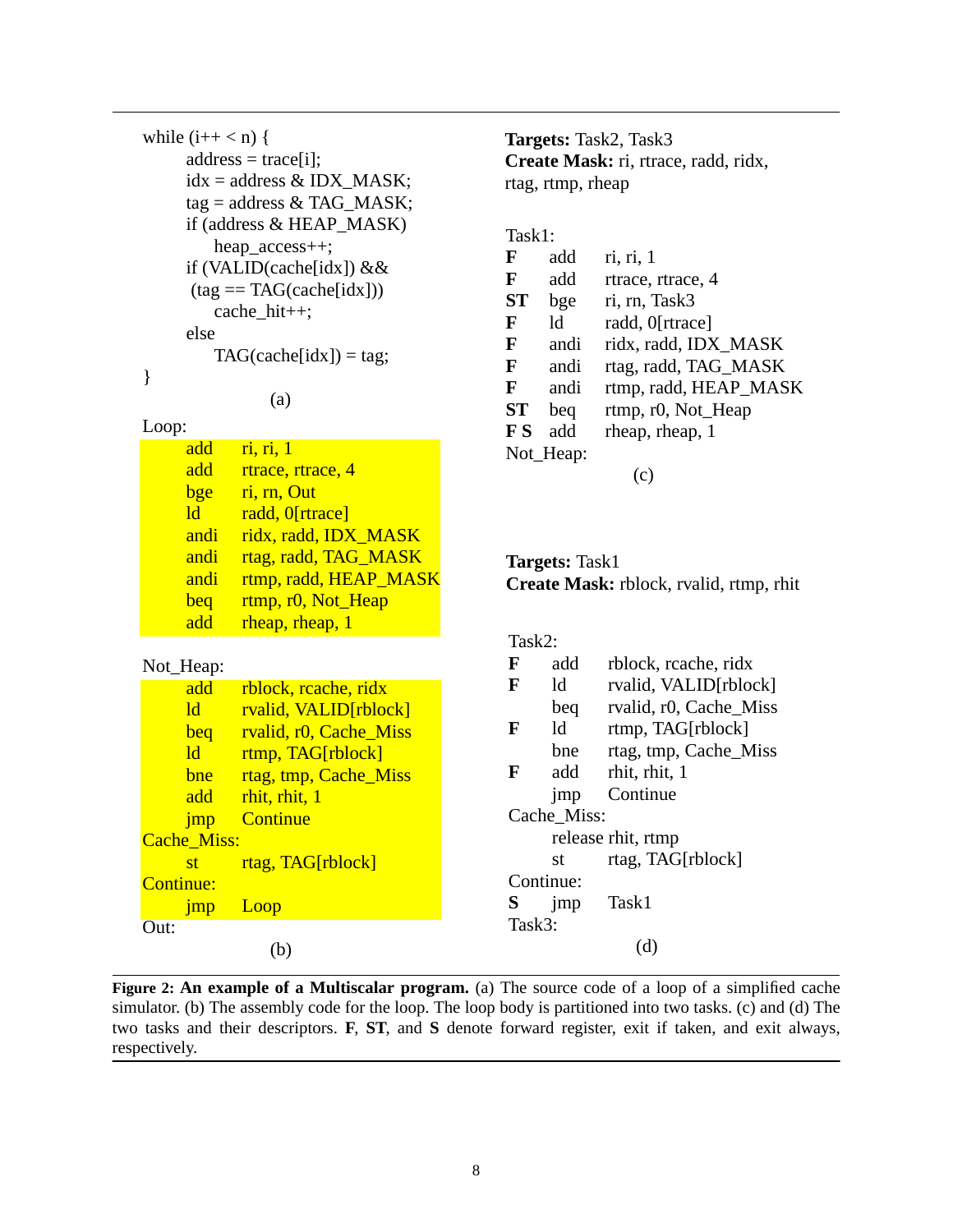*radd*, *ridx*, *rtag*, and *rheap* to PU2 when the corresponding forwarding instructions are executed. In addition to forwarding registers *rblock*, *rvalid*, and *rhit*, PU2 also propagates the registers received from PU1 to PU3. PU3 consumes the registers received from PU2 and forwards new values and propagates old values for the corresponding registers. It is possible that the store instruction of PU2 (Task2, iteration 1) and the load instruction of PU4 (Task2, iteration 2) access the same memory location. Depending upon the timing of execution, either the store from PU2 reaches the ARB before the load from PU4 or vice-versa. If the store is ahead of the load then the load gets the correct value of the memory location; otherwise, when the store is executed, the ARB detects a memory dependence violation and squashes PU3 and PU4. Task1 and Task2 of iteration 2 are reexecuted on PU3 and PU4.

#### **2.2 Multiscalar tasks: Definition**

A Multiscalar task is defined to be a connected, single-entry subgraph of the static control flow graph (CFG) [1] of a sequential program. A task corresponds to a contiguous fragment of the dynamic instruction stream that may be entered only at the first instruction of the fragment. There are no other constraints on tasks except that they cannot comprise disconnected parts of the dynamic instruction stream. A task may comprise a basic block [1], multiple basic blocks, loop bodies, entire loops, or even entire function invocations. If a task contains a function call that expands to many dynamic instructions, the corresponding function definition is considered to be a part of the task. Note that more than one task may contain a call to the same function, in which case the tasks share the static code of the corresponding function definition. Arbitrary control flow and data dependences may exist among instructions of a task or different tasks; specifically, tasks are not necessarily independent. The nonrestrictive nature of tasks allows the Multiscalar architecture to exploit any grain of parallelism, ranging from instructions within a basic block to instructions of different function invocations, present in application programs.

Although tasks are defined to be static objects, there is an important relationship between the sequence of dynamic instructions corresponding to a task executed by a PU and the static task. The PU follows a particular dynamic control flow path through the static task, depending on the data values involved in the computation performed by the task. Since the compiler does not have access to dynamic control flow paths, it treats a set of static control flow paths, some of which give rise to dynamic control flow paths during execution, connected together in a subgraph of the CFG as a task. Thus, a static task, as we have defined it, is inexact in that it contains computation that is a superset of the computation performed by each dynamic invocation of the task. Although inexact, this definition allows the compiler to conveniently perform various analyses and optimizations.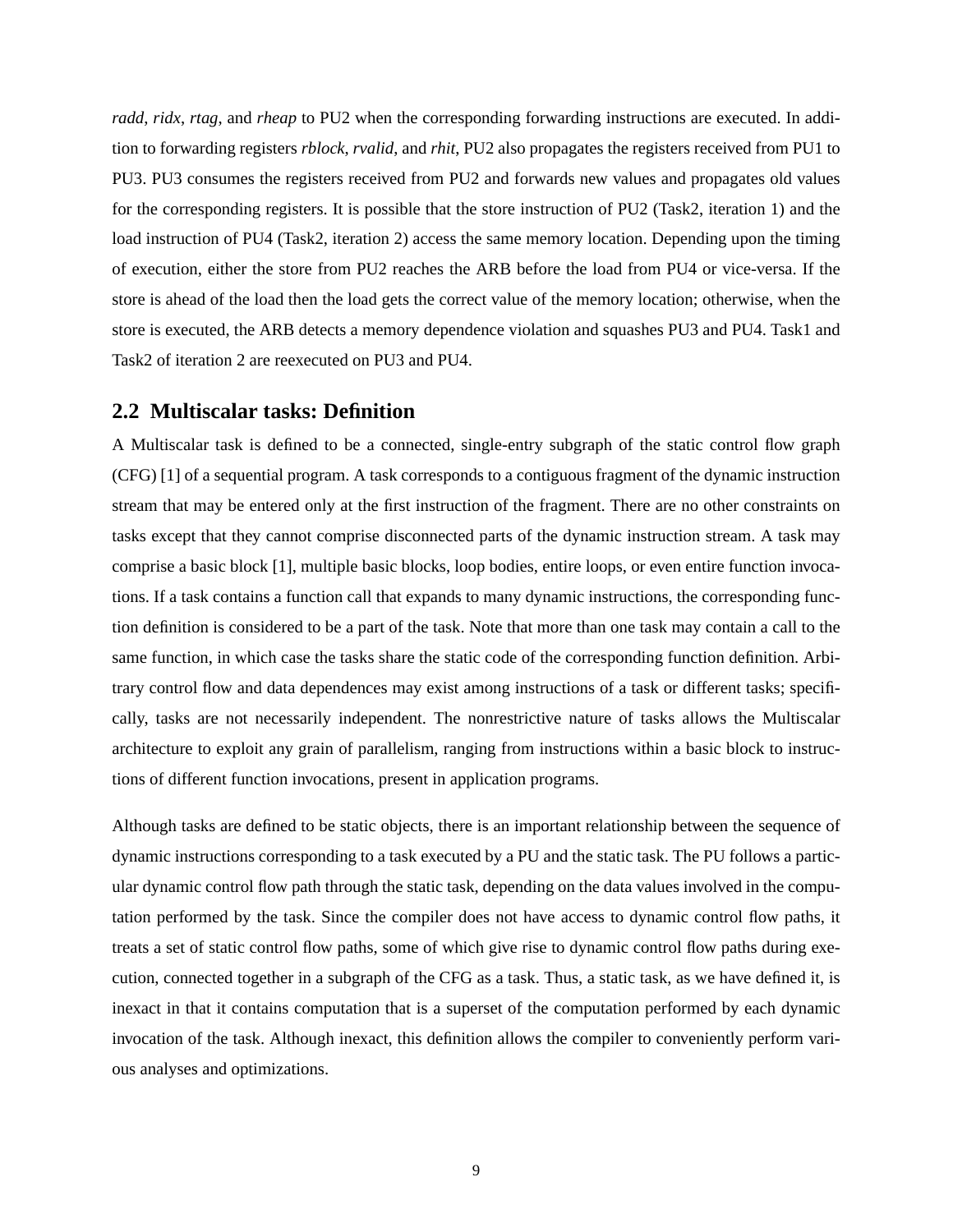Two simple examples of tasks are: (1) a task that contains the entire program, and (2) a task that contains just one basic block. With such a wide range of options to choose from, task selection uses heuristics to steer towards tasks that deliver high performance.

#### **2.3 Time line of a task: where is execution time spent?**

We add timing information to the functional description of execution of tasks to account for execution time of tasks. When a task is assigned for execution, two possibilities arise: (1) the task completes and is retired, or (2) an incorrect speculation (control flow or memory dependence) occurs and the task is squashed.

### **2.3.1 Scenario 1: task is retired**

When a task is assigned for execution, it begins by fetching instructions from the start PC and filling the pipeline of the PU with instructions. The time associated with filling the pipeline is classified as **task start overhead**. An instruction executes after its input operands are available, similar to a superscalar machine. If an input operand is not available, then the instruction waits until the value is available. If the instruction waits for a value to be produced and communicated by another task, then the associated wait time is classified as **inter-task data communication delay**. If the instruction waits for a value to be produced by a previous instruction in the same task, then the associated wait time is classified as **intra-task data dependence delay**. As soon as the required value is available, execution proceeds and eventually the task ends. After completion, the task waits until the previous task retires; the associated wait time is classified as **load imbalance**. When the task is allowed to retire, it commits its speculative state to architectural storage; the associated time is classified as **task end overhead**. [Figure 3](#page-10-0)(a) illustrates the various phases of scenario 1.

#### **2.3.2 Scenario 2: task is squashed**

When a task is assigned for execution, it proceeds as explained above until the control-flow speculation is resolved. If either the task itself or one of its predecessor task is detected to have misspeculated, the task is squashed and a new task is assigned to the PU. The entire time since the start of the task, irrespective of whether the task was waiting for values or executing instructions, is classified as **control flow misspeculation penalty** or **memory dependence misspeculation penalty**, as the case may be. Since a misspeculation may cause several tasks to be squashed (the offending task and all its successors), the misspeculation is associated with the sum of all the individual penalties of each of the squashed tasks. [Figure 3](#page-10-0) (b) illustrates the various phases of scenario 2.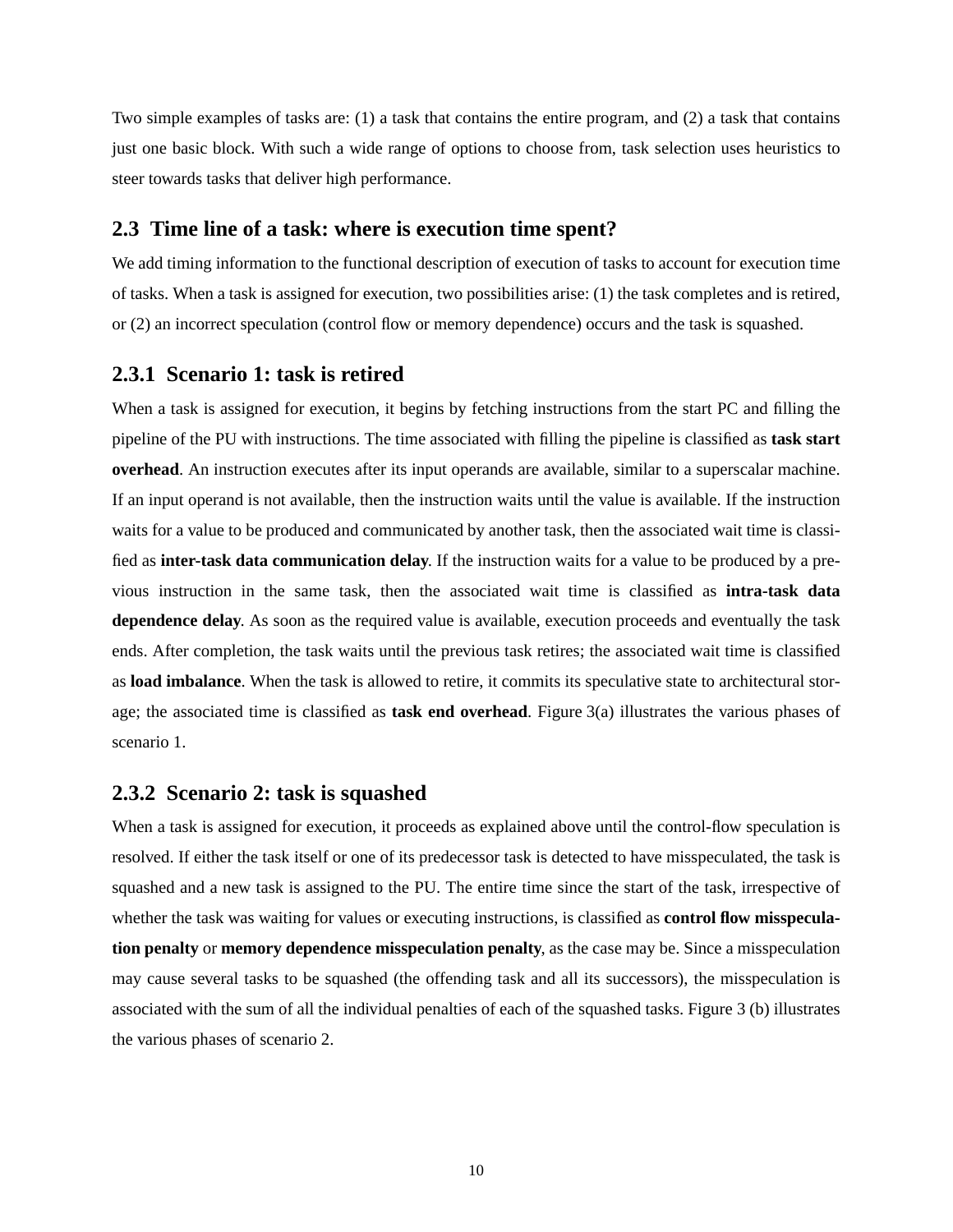

<span id="page-10-0"></span>**Figure 3: Time line of the execution of a task.** Time extends downwards. Events are on the left and the corresponding phases are on the right of the time line. (a) Scenario 1: Task executes to completion. (b) Scenario 2: Task is squashed and restarted.

# **2.4 Relationship between performance issues and task characteristics**

We now relate the performance issues of control flow misspeculation, inter-task data communication, memory dependence misspeculation, load imbalance, and task overhead to concrete task characteristics: task size, inter-task control flow, and inter-task data dependence.

# **2.4.1 Task size**

Small tasks do not expose adequate parallelism and incur high overhead. If tasks contain a large number of dynamic instructions, then several problems arise: (1) Speculating over a large number of memory operations usually results in a large likelihood of misspeculating a true data dependence and discarding a large amount of work. (2) Large tasks may cause the ARB to overflow causing the task to stall until speculation is resolved. (3) Large tasks may result in a loss of opportunity because narrow PUs cannot put large amounts of intra-task parallelism to use. Large variations in the amount of computation of adjacent tasks causes load imbalance (similar to large-scale, parallel and distributed machines [5] [8] [20] ) resulting in successor tasks waiting for predecessor task to complete and retire. There are two kinds of overhead associated with tasks: (1) task start overhead, and (2) task end overhead. Task start overhead is primarily caused by pipeline filling at the start of every task, similar to the problem of short vectors in a vector machine. At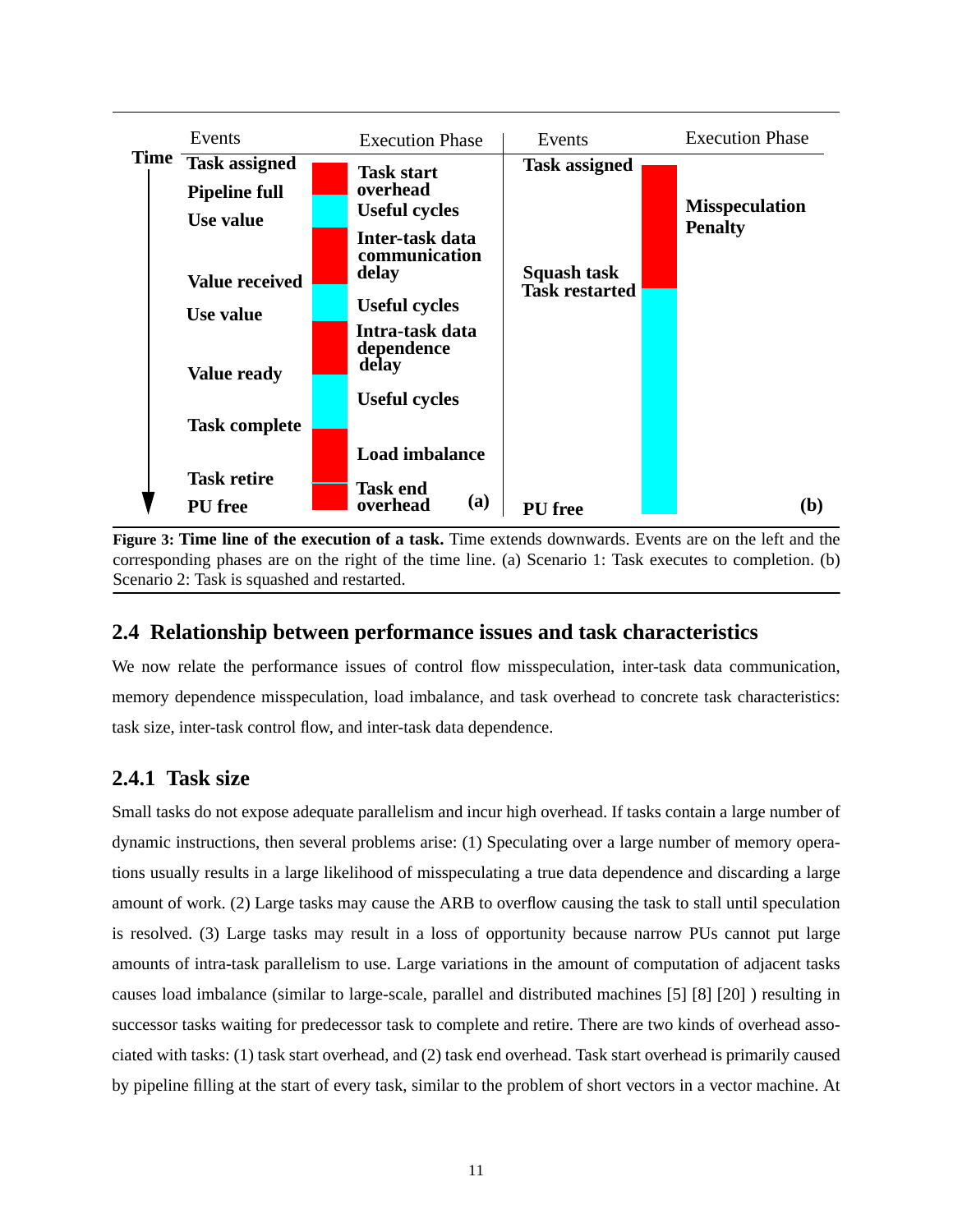the end of a task, extra cycles may be spent on committing the speculative state of the task to the architectural storage. The number of extra cycles may be decreased if the data is just tagged as committed as opposed to physically moving the data to a separate architectural storage.

#### **2.4.2 Inter-task control flow**

Control flow edges that are exposed during task selection, giving rise to inter-task control flow, affect control flow speculation by the hardware. The resolution of control flow from one task to the next can be done typically only at the end of the task because the branch instructions that change control flow from one task to next may be encountered only at the end of the task. The result of this "late" resolution is that control flow misspeculation penalties are of the order of the execution time of tasks, which may be many cycles. Both the number of successors and the kind (predictable or not) of successors are key factors. Since a task is assigned for execution via control flow speculation, it is important that tasks have at most as many successors as can be tracked by the hardware prediction tables. These hardware tables are built to track some fixed number (N) of successors. If tasks are selected to have more than N successors, dynamic control flow speculation accuracy decreases, leading to loss of performance.

#### **2.4.3 Inter-task data dependence**

Data dependence edges that are exposed during task selection, giving rise to inter-task data dependence, affect data communication and data dependence speculation. Inter-task data dependence delay and data dependence misspeculation cost is determined by the position in the task (dynamically encountered/executed early or late during the execution of the task) of the data dependences that are exposed by task selection. The interval between the instant when a task begins execution and the instant when a producer or consumer instruction executes depends on (1) whether the instruction depends on values from predecessor tasks and if so, the time when the value is produced and communicated and (2) the number of other instructions of the task that are ahead of the instruction as per program order, since instructions in a task are executed on a PU in the usual uniprocessor style of execution. A producer instruction, therefore, may execute much later after the task begins execution if a required value is available later or if many other instructions precede the instruction. Thus, a data dependence may get aggravated to a long delay if split across large tasks. If an inter-task data dependence is misspeculated (instead of waiting) then similar performance loss is incurred.

## <span id="page-11-0"></span>**3 Selecting tasks with favorable characteristics**

The guiding principle used to select tasks is that control and data dependent computation is grouped into a task so that communication or misspeculation are minimized. Data dependences, control dependences,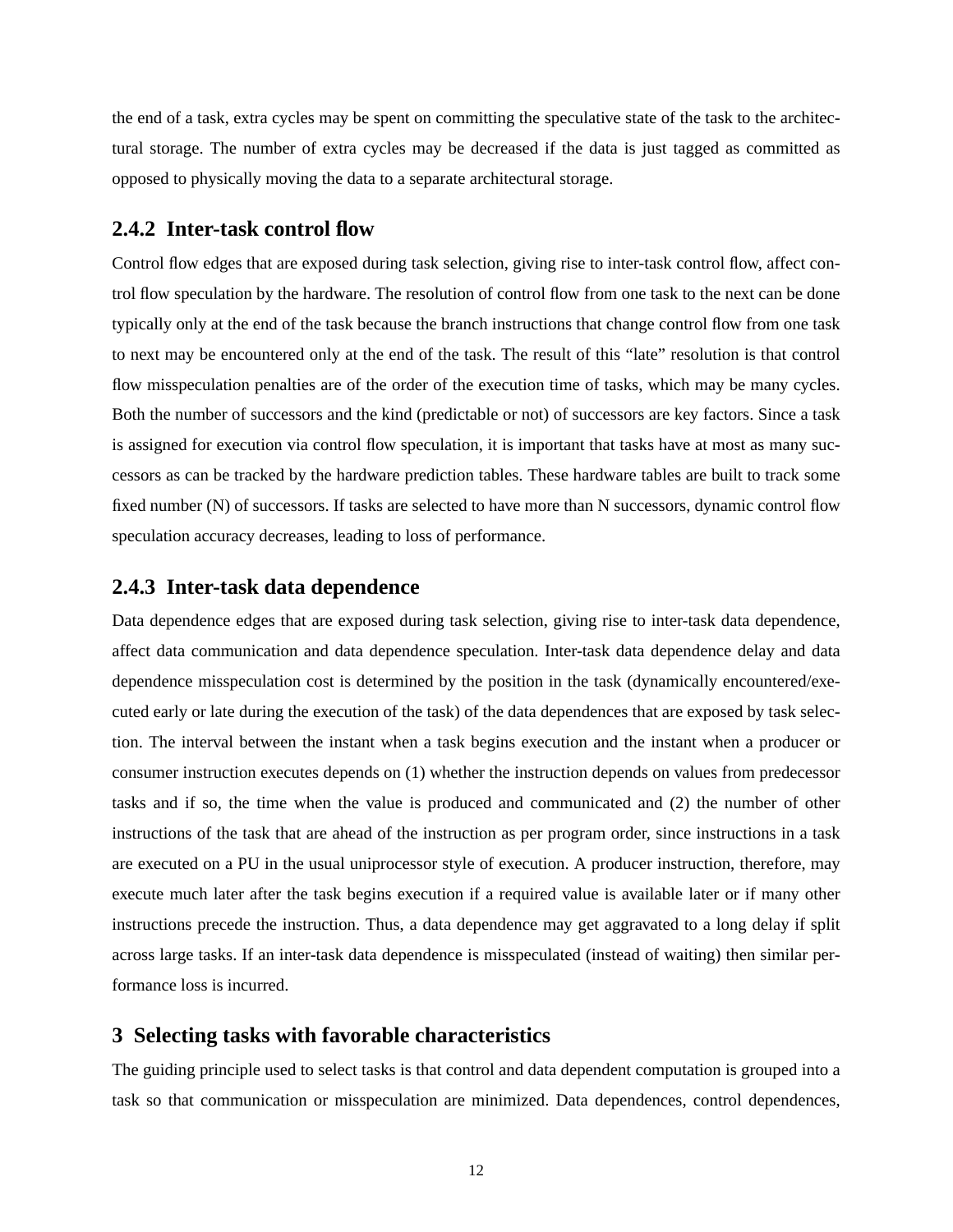load imbalance, and task overhead often impose conflicting requirements. Sarkar showed that given the communication costs and amount of work associated with each function invocation, partitioning simple functional programs into non-speculative tasks to optimize the execution-time on a multiprocessor is NP-Complete [24]. Due to the intractable nature of obtaining optimal tasks, we rely on heuristics to approach the problem. This section describes how our task selection heuristics produce tasks with favorable characteristics. However, before going into the description, it may be helpful to summarize the observations that led to our choice of task selection strategies.

We started with a basic process of CFG traversal to perform task selection. To this basic process, we added the heuristics, which are based on the characteristics described earlier, to steer the traversal. The heuristics were implemented in a progression starting with tasks containing a single basic block. To alleviate the performance problems caused by the small size of basic block tasks, multiple basic blocks are included within tasks through the task size heuristic. But tasks containing multiple basic blocks often incurred excessive inter-task control flow misspeculations. To mitigate control flow misspeculations, the number of successors of a task were controlled through the control flow heuristic. Even though control flow speculation improved, inter-task data dependences were aggravated, resulting in performance loss. To reduce this loss, data dependences were included within tasks through the data dependence heuristic. Profiling was used to integrate all of the heuristics together. Basic block execution frequencies obtained by profiling were used to prioritize data dependences for the data dependence heuristic. The profiler also provided dynamic instruction count per function to the task size heuristic to include entire function calls within tasks.

### **3.1 Basic task selection process**

Task selection proceeds by traversing the CFG of the application starting at the root of the CFG. Basic blocks are included in a task by progressively examining whether successors of the basic blocks that have already been included in the task may also be added to the task. The heuristics are incorporated in the selection process via decision-making functions that determine whether a particular basic block should be included in a task or not. If the heuristics terminate a control flow path by not including a basic block, then another task is grown starting at that basic block. [Figure 4](#page-13-0) shows the heuristics in pseudo-code. The function task\_selection() is the top level driver for the process.

## <span id="page-12-0"></span>**3.2 Task size heuristic**

Demarcating basic blocks as tasks is easy for the compiler because basic blocks are already identified. Tasks so obtained are called **basic block tasks**. No special decision-making functions are required to generate basic block tasks. Since basic block tasks are too small to expose enough parallelism, multiple basic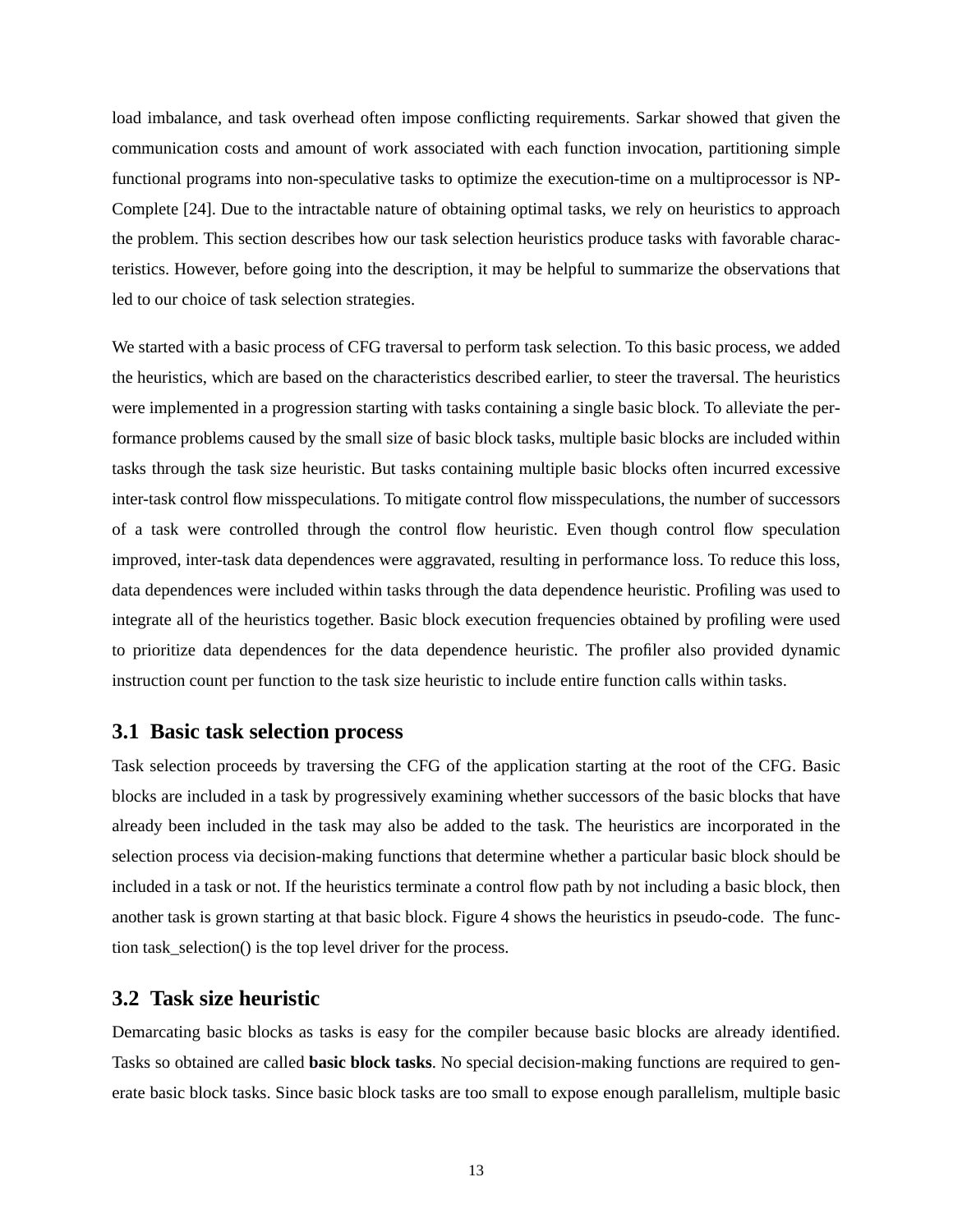```
task selection() {
 task size heuristic();
 identify data dependences();
 dep\_list = sort\_datadep\_by\_freq();for each (u,v) in dep list {
  for each t = \text{including\_task of } u {
      expand task(u, t, (u, v));
  }
  if (not_in_any_task(u)) {
     expand_task(u, new\_task(u), (u,v));}
}
task_size_heuristic() {
 for each loop l {
     if loop_size(l) < LOOP_THRESH {
     unroll loop(1);
  }
 for each block blk ending in a call f {
     if #instructions(f) < CALL_THRESH
      mark_for_inclusion(blk);
}
is a terminal node(blk) {
 return ((does not end in call(blk) ||!marked_for_inclusion(blk))
      & & x not a loop end(blk)
      & not_a_loop_head(blk));
}
is_a_terminal_edge(blk, ch) {
 return(dfs_number < dfs_number(ch));
}
                                                 expand_task(blk, task, dep_edge) {
                                                   explore_q = task->explore_q;root = task \rightarrow root;while (not_empty(explore_q))
                                                       dependence task(blk, root, dep edge);
                                                 }
                                                 dependence task(blk, root, dep edge) {
                                                   if (! is_a_terminal_node(blk) {
                                                       for each child ch of blk {
                                                       if (! is_a_terminal_edge(blk, ch) {
                                                          if (codependent(ch, dep_edge))
                                                              add_explore_q(ch);
                                                          t = adjust\_targets(root, blk, ch);if (t < TARGET NUM) {
                                                              feasible_task(root, blk, ch);
                                                       } else {
                                                          add_to_task_q(ch);
                                                       }
                                                   } else {
                                                       for each child ch of blk {
                                                          add_to_task_q(ch);
                                                       }
                                                   }
                                                 }
```
<span id="page-13-0"></span>**Figure 4: Task selection heuristics**. task\_selection() is the top level driver. task\_size\_heuristic() unrolls loops and marks function calls to be included within tasks, identify data dependences() determines all the register dependences and simple, named memory dependences, dependence task() explores one basic block per invocation and queues the children of the basic block under consideration for further exploration. dependence task() invokes is a terminal node() and is a terminal edge() which determine whether a node and an are terminal, respectively. feasible\_task() tracks the basic blocks that correspond to fewer than TARGET\_NUM successors. codependent() determines whether a basic block is in the codependence set of a data dependence edge or not.

blocks are assembled into one task. Apart from including many basic blocks within tasks, including entire loops and function invocations within tasks also may lead to large tasks. Terminating tasks at function invocations as well as entry and exit of loops naturally limits task size. Most modular applications tend to have function calls, which naturally prevent large tasks. But frequent function invocations with little com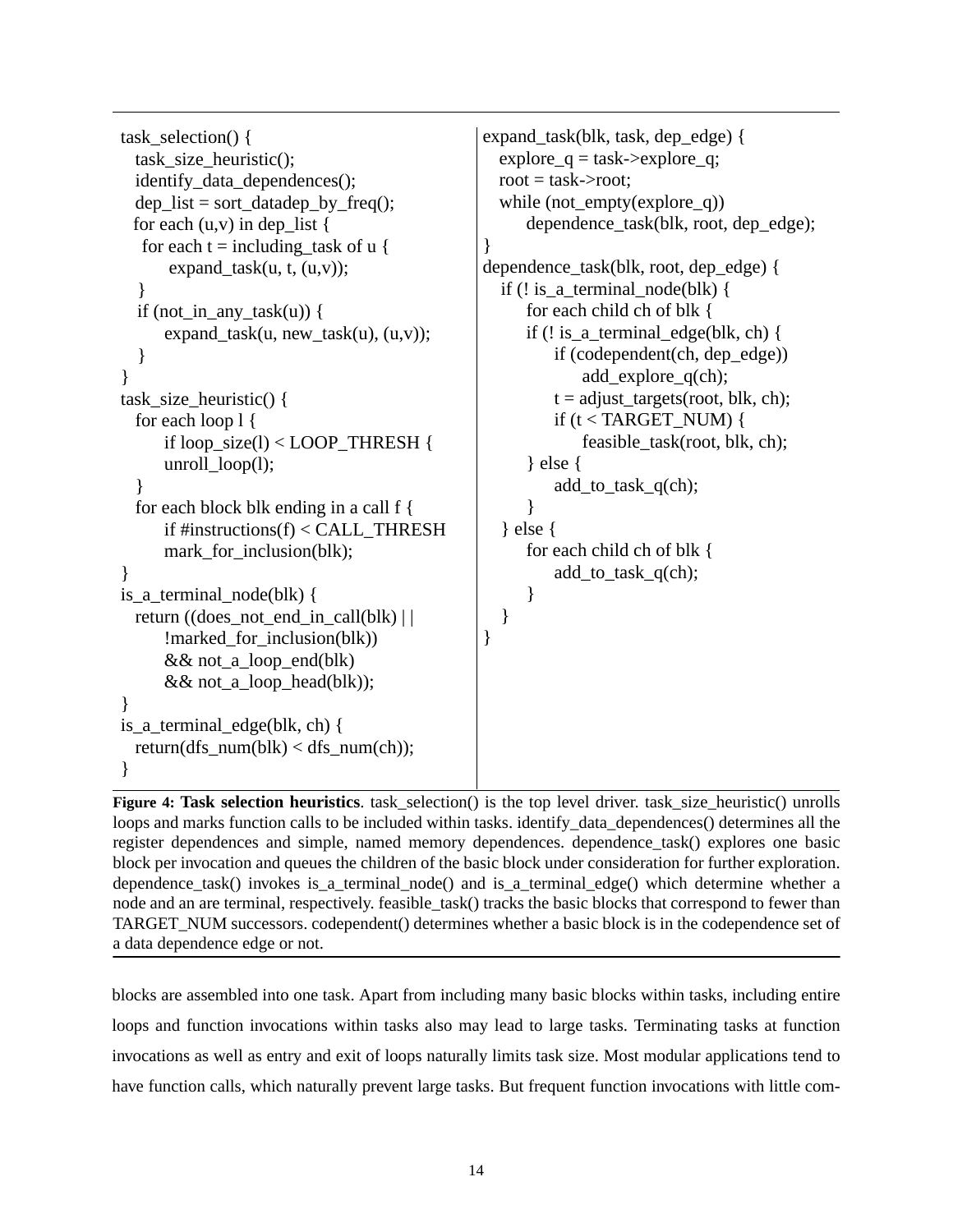putation between them and loops with small loop bodies may lead to small tasks. Loops can be unrolled so that multiple iterations of short loops can be included to increase the size of short loop-body tasks; short function invocations can be inlined or included entirely within tasks to avoid small tasks.

The function task size heuristics() in [Figure 4](#page-13-0) shows the pseudo-code for our implementation. Calls to functions that contain fewer than CALL\_THRESH (set to 30) dynamic instructions are included entirely within a task. We chose to include entire calls instead of inlining because inlining may cause code bloat. CALL\_THRESH was set to 30 to keep task overhead to around 6% of task execution time (assuming task overhead of 2 cycles and each instruction takes one cycle). Loop bodies containing fewer than LOOP THRESH (set to 30) instructions<sup>4</sup> are unrolled to expand to LOOP\_THRESH instructions. Note that these thresholds do not limit the size of all tasks, but only in certain cases. These threshold values were found to avoid the problems of both small and large tasks after experimentation with the SPEC95 benchmarks.

## **3.3 Control flow heuristic**

If multiple basic blocks are included within a task, then the number of successors of each task needs to be controlled. Tasks so obtained are called **control flow tasks**. To control the number of successors of tasks while employing the task size heuristic, basic blocks and control flow edges are categorized as **terminal** or **non-terminal**. If a basic block is terminal, then none of its successors (in the CFG) are included in the task containing the basic block. From [Section 3.2](#page-12-0), loop back edges and edges that lead into a loop, and basic blocks that end in a function call or a function return are marked as terminal. The functions is a terminal node() and is a terminal edge() in [Figure 4](#page-13-0) show the pseudo-code. Terminal edges are not included within a task. (Non-terminal edges may or may not be included within a task, depending upon the heuristics.)

Apart from the number of successors, predictability of successors is an important factor in control flow speculation. By marking loop back edges as terminal, the control flow heuristic favors exposing the (usually) predictable loop back edges to the prediction hardware. Profiling may also be used to identify the branches that are difficult to predict so that the control flow edges resulting from such branches are included within tasks. Since our profiling infrastructure does not track prediction accuracy on a per-branch basis, the current implementation of the control flow heuristic does not use branch prediction profile information.

<sup>4.</sup> The current implementation uses static instruction count, but static profiling can be used to incorporate dynamic instruction count.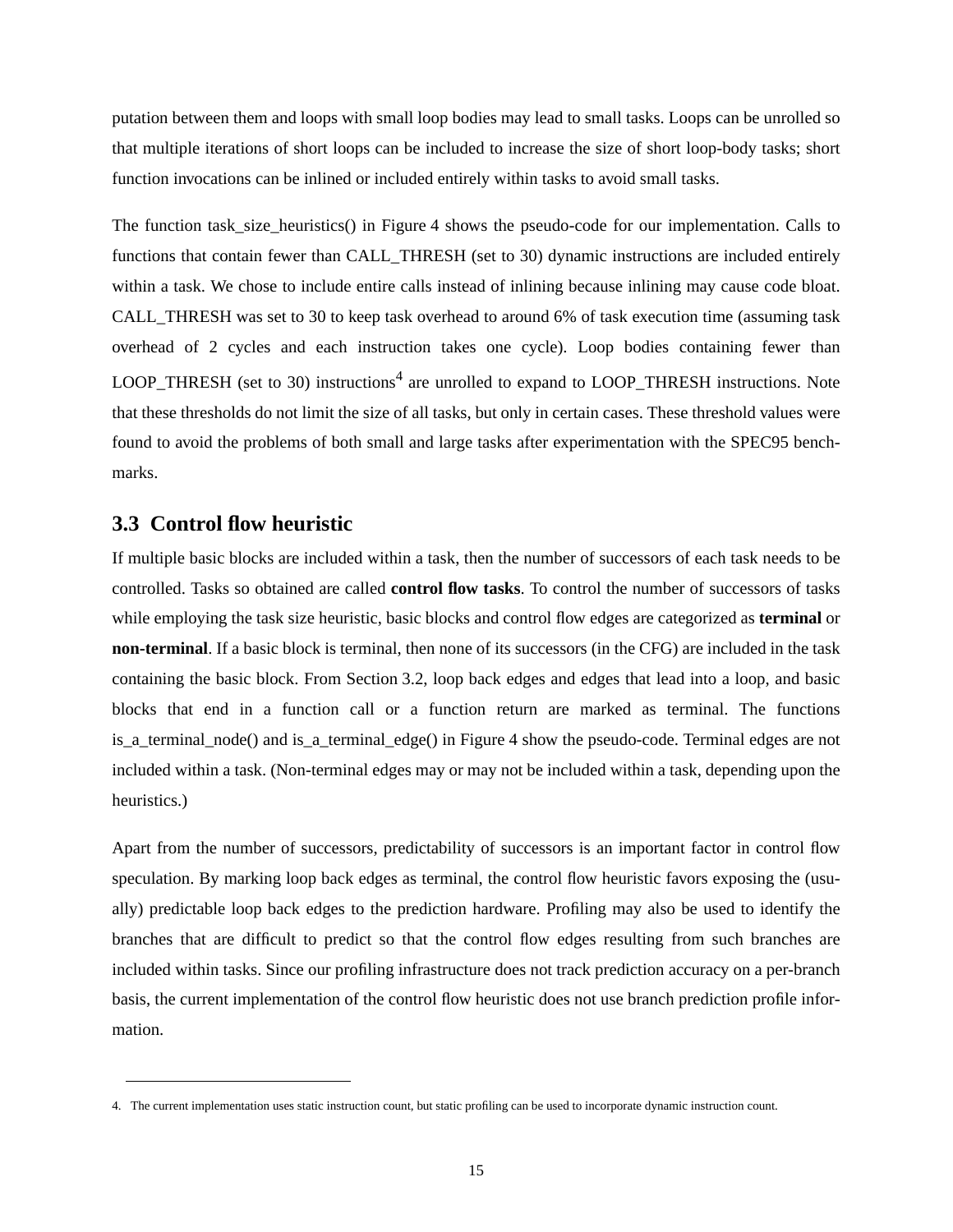The function dependence\_task() in [Figure 4](#page-13-0) shows how the number of successors of a task is controlled. During the CFG traversal, if any terminal edges or terminal basic blocks are encountered, then the path is not explored any further, and the basic blocks that terminate the path are marked as successors. In order to ensure that tasks have at most N successors, the number of successors is tracked when basic blocks are included within tasks; the largest collection of basic blocks that correspond to at most N successors called the **feasible task** is also tracked. After a basic block is added to the potential task, if the resulting number of successors is at most N, then the basic block is added to the feasible task. By taking advantage of reconverging control flow paths, tasks are made larger without necessarily increasing the number of successors. But during the traversal, it is not known a priori which paths reconverge and which do not. The control flow heuristic uses a greedy approach; the traversal continues to explore control flow paths even if the number of successors exceeds the allowed limit. When all the control flow paths are terminated, the feasible task so obtained demarcates the task.

There are a myriad of techniques to alleviate the problems caused by control flow for scheduling of superscalar code, such as trace scheduling [10], predication [15] [19], and if-conversion [2] [30]. The key point for Multiscalar is that as long as control flow is included within tasks the primary problem of mispredictions is alleviated. Techniques like predication can be employed to improve the effectiveness of the heuristics by getting rid of branches but are not explored here because such techniques need either extra hardware support (predication) or may introduce bookkeeping overhead (trace scheduling). Intra-task control flow may cause performance loss due to delay of register communication. This secondary problem can be alleviated by scheduling using the previously mentioned techniques. For loops, we move the induction variable increments to the top of the loops so that later iterations get the values of the induction variables from earlier iterations without any delay. Further discussion of scheduling register communication is beyond the scope of this paper.

#### **3.4 Data dependence heuristic**

The key problem with a data dependence is that if the producer is encountered late and the consumer is encountered early, then many cycles may be wasted waiting for the value to be communicated. The main goal of data dependence driven task selection is that for a given data dependence extending across several basic blocks, either the dependence is included within a task or it is exposed such that the resulting communication does not cause stalls. Tasks so obtained are called **data dependence tasks**.

During the selection of a task, the data dependence heuristic steers the exploration of control flow paths to those basic blocks that are dependent on the basic blocks that have been included in the task. The control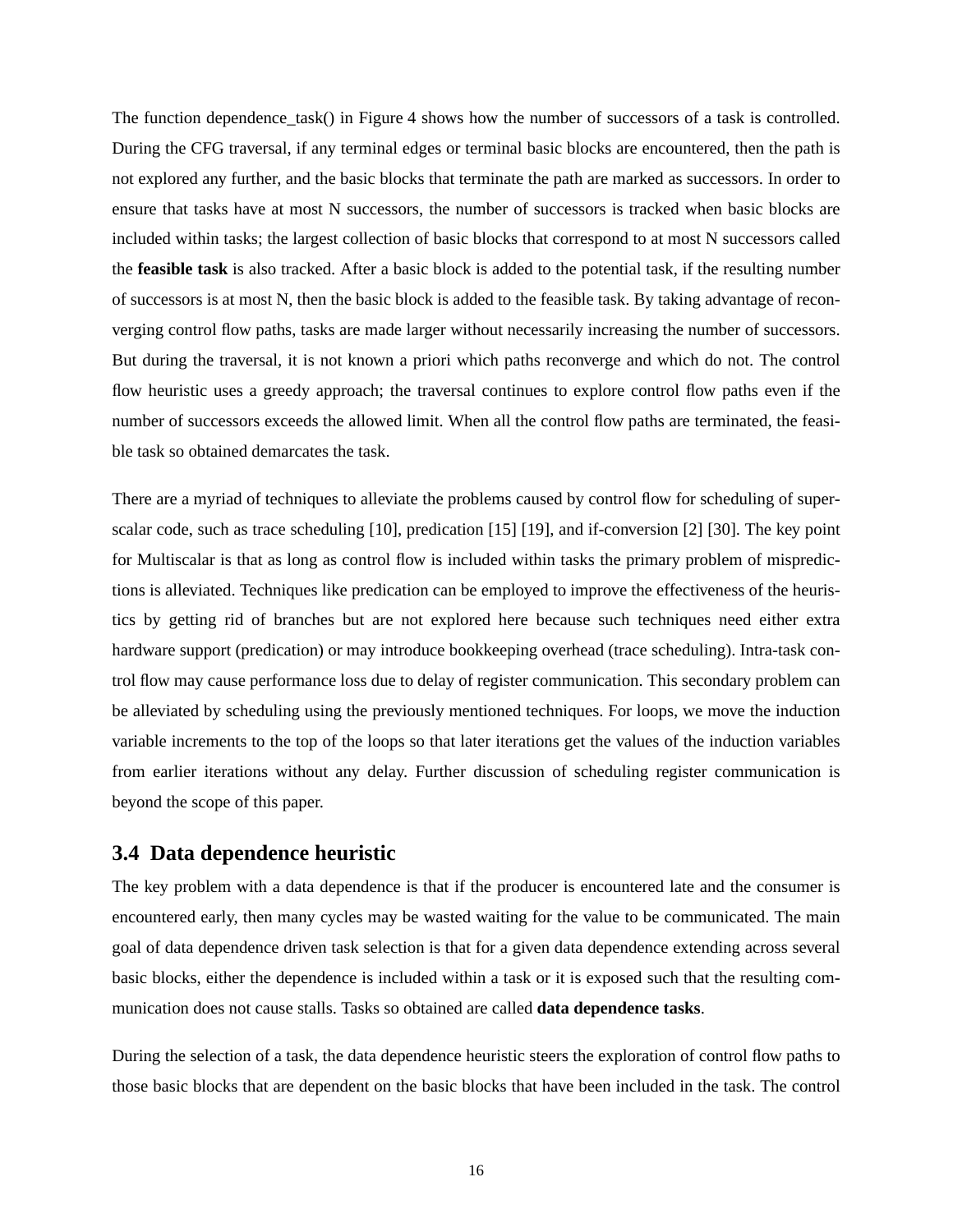flow heuristic includes basic blocks in tasks regardless of whether they are dependent on other basic blocks contained in the task. The data dependence heuristic, instead, includes a basic block only if it is dependent on other basic blocks included in the task. Thus, the data dependence heuristic explores only those control flow paths that lead to dependent basic blocks and terminate the other paths. If more than one dependence is taken into consideration, then including one dependence may exclude another because inclusion of a certain dependence may result in some control flow paths to be terminated and inclusion of another dependence may require some of the previously terminated paths to be not terminated. A simple solution to this difficulty is to prioritize the dependences using the execution frequency of the dependences obtained by profiling.

Register dependences are identified and specified entirely by the compiler using traditional def-use dataflow equations [1]. The main impediment to including a memory dependence within a task is that many memory dependences are unknown or ambiguous at compile-time. The compiler identifies simple, unambiguous memory dependences involving named, non-pointer accesses. For the rest of the (ambiguous) dependences, the compiler speculates that there are no dependences relying on the hardware (the ARB and memory dependence synchronization mechanism [21]) for correctness and performance.

Instead of our approach of including basic blocks within tasks, another possible approach is to use global code motion to move the instructions that are not included in a task but that are dependent on the task. Such code motion can not be speculative and can be done only if the compiler can guarantee that no dependences (register or memory) are violated. There are many compiler pointer analysis techniques which work well for programs that do not employ intricate heap pointers [6] [4] [18] [ 7] [9] [31]. Due to the prevalence of heap structures in most of our benchmarks, memory dependence ambiguities pose a severe restriction on the ability of the compiler to perform such global code motion.

The function dependence\_task() in [Figure 4](#page-13-0) integrates the data dependence heuristic with the control flow heuristic. For each data def-use dependence, starting from the highest priority (most frequent) dependence, we try to include the dependence within a task, without exceeding the limit on the number of successors. If the producer is already included in a task, then that task is expanded in an attempt to include the dependence; otherwise, a new task is started at the producer. In general, if the producer and the consumer are not in adjacent basic blocks in the control flow graph, then the basic blocks in all the control flow paths from the producer to the consumer also have to be included. The set of basic blocks in all the control flow paths from the producer to the consumer is called the **codependent set** of the dependence. Codependent sets are identified by the dataflow equations that determine the def-use chains. The heuristic attempts to include a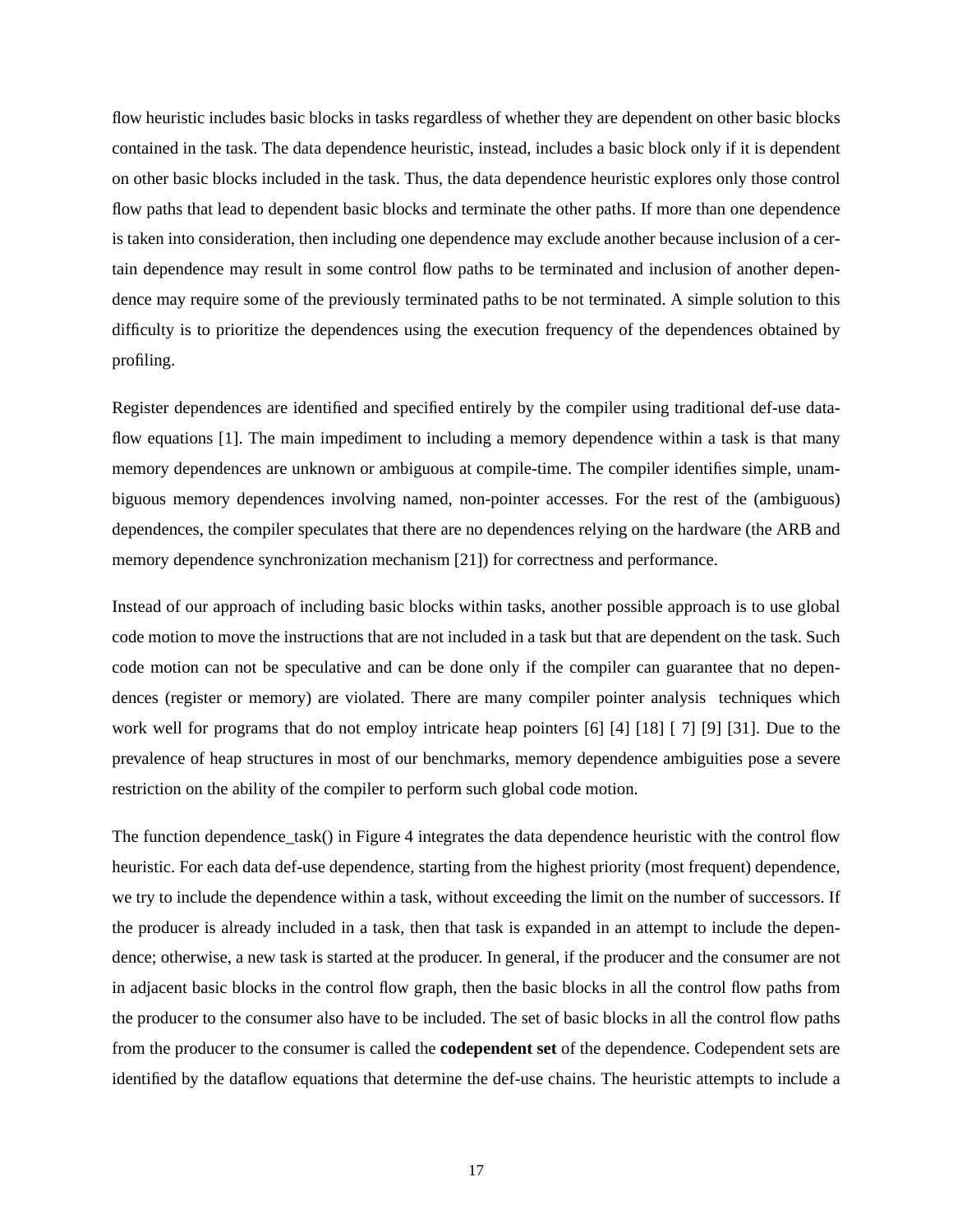register dependence within a task by steering the basic traversal to include the codependent set. For the cases where a dependence cannot be included due to exceeding the limit on the number of successors, the heuristic avoids poor scheduling of the resultant communication. If the producer is not dependent on any other computation, then the heuristic starts a task at the producer enabling early execution of the producer. More details on the heuristics are in [29].

# **3.5 Description of tasks selected by the heuristics**

[Figure 5](#page-17-0) illustrates task partitions that may result when a data dependence edge is considered.



<span id="page-17-0"></span>**Figure 5: Task selection and data dependence edges.** (a1) A part of the CFG of a program. indicates a control flow edge and  $\rightarrow$  indicates a data dependence edge. Dashed arrows represent terminal control flow edges and shaded regions represent tasks. (a2) A task selection resulting in one task that includes the data dependence edge and has five successors. (b1) A task selection resulting in three tasks with poorly scheduled inter-task data dependence. (b2) A task selection resulting in three tasks with favorably scheduled inter-task data dependence.

[Figure 5\(](#page-17-0)a1) shows a part of the CFG of a program including a data dependence edge from the top basic block to the bottom basic block. For this example, let us assume that the maximum number of successors is four. Since the control flow heuristic does not take data dependences into consideration, the dependence is split between Task1 and Task2. Figure  $5(a2)$  shows a task that includes the data dependence edge by including all the basic blocks in the control flow path from the producer basic block to the consumer basic block.

[Figure 5\(](#page-17-0)b1) shows a task partition obtained by the control flow heuristic, assuming the number of hardware targets to be four. Since the control flow heuristic does not take data dependences into consideration, the producer of the data dependence is included at the end of Task1 and the consumer is included at the beginning of Task3, aggravating data dependence delay. [Figure 5\(](#page-17-0)b2) shows a task partition obtained by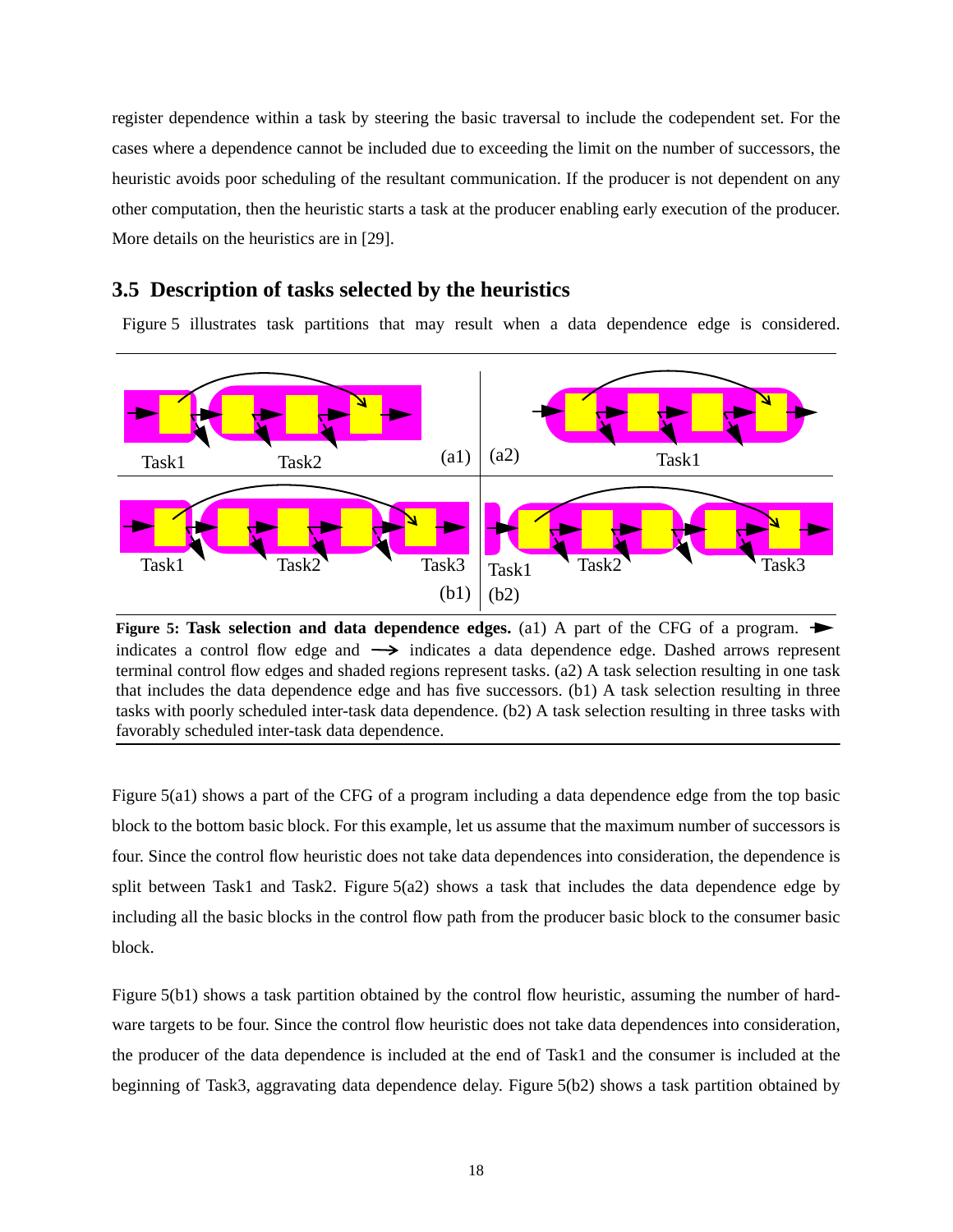the data dependence heuristic consisting of two tasks in which the resultant inter-task communication is scheduled favorably; the producer instruction is placed early in its task at the first basic block of the task and the consumer instruction is placed late in its task at the last basic block of the task.

## <span id="page-18-0"></span>**4 Experimental evaluation**

An important goal of this paper is to evaluate performance of the combination of a Multiscalar processor and the compiler on large benchmarks. To that end, the heuristics described in the preceding sections have been implemented in the Gnu C Compiler, gcc. SPEC95 benchmark source files are input to the compiler which produces executables. The binary generated by the compiler is executed by a simulator which faithfully captures the behavior of a Multiscalar processor on a cycle per cycle basis and produces output result files for verification. The simulator executes all instructions of the benchmarks except for system calls, in order to maintain high accuracy of performance results.

# **4.1 Overview of experiments**

In this section, we describe the quantities measured in the experiments to analyze performance issues and demonstrate the impact of the compiler heuristics. In order to determine the effectiveness of the compiler heuristics, we measure performance of basic block tasks, control flow tasks, and data dependence tasks.

For each of the task characteristics: task size, inter-task control flow, and inter-task data dependence, we measure a metric that closely correlates to performance. We measure the average number of dynamic instructions per task. For inter-task control flow, we measure prediction accuracies to estimate the magnitude of control flow misspeculation. To get a better understanding of the importance of the various performance factors, we report a breakdown of execution time corresponding to the following categories: useful computation, register wait, load imbalance, memory synchronization wait, memory dependence squash, control flow squash, overhead and conventional (intratask) pipeline losses due to branch mispredictions and memory hierarchy. By studying the nature of the dynamic window established by Multiscalar organizations, we can estimate the amount of parallelism that the machine can exploit. For superscalar processors, the average window size is a good metric of quality of the dynamic window. Since a Multiscalar processor does not establish a single continuous window, we extend window size to another metric. For a Multiscalar processor, the total number of dynamic instructions that belong to all the tasks in execution simultaneously called the **window span** is the equivalent of the superscalar window as far as potential exploitable parallelism is concerned. We present the average window span for each of the benchmarks.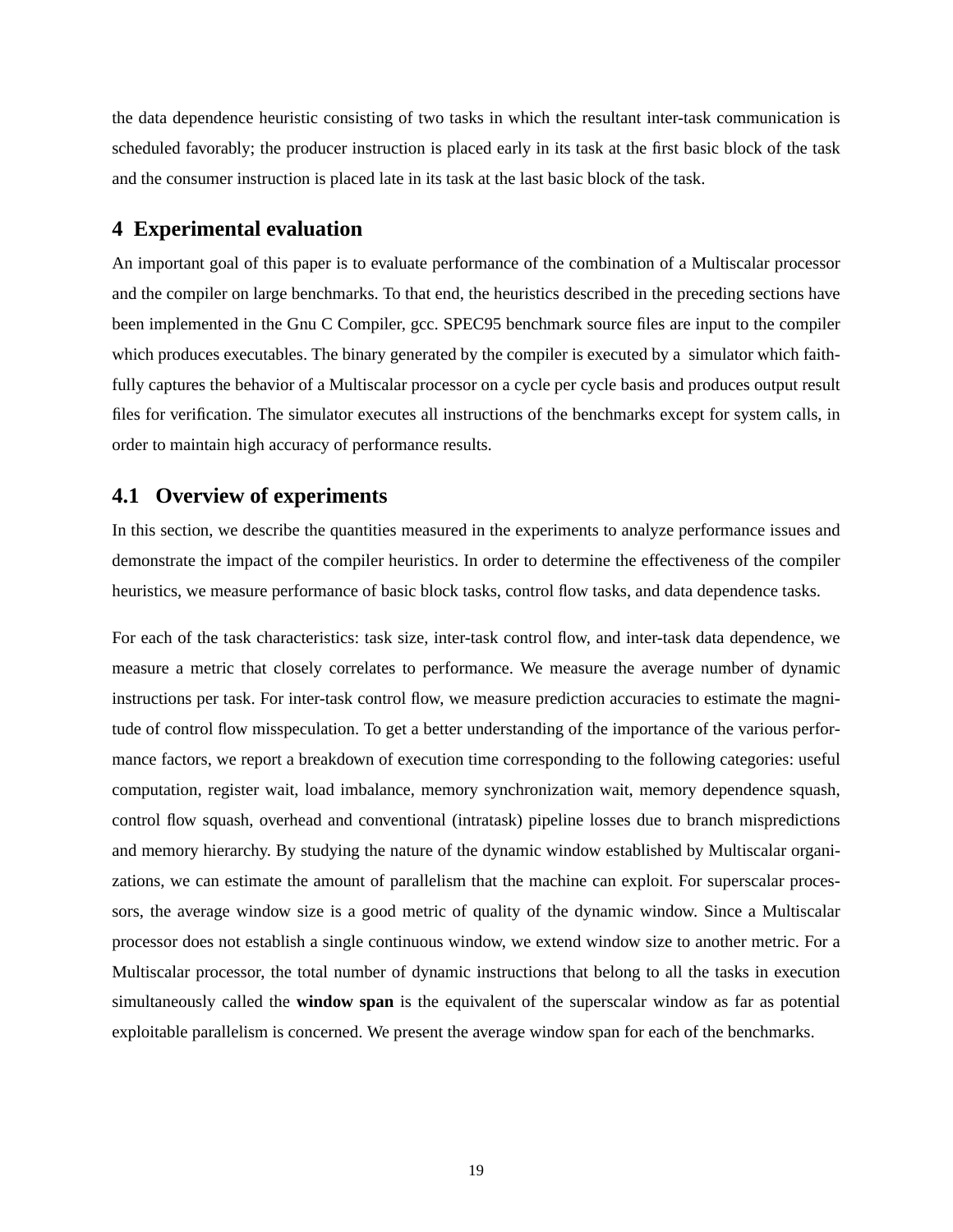# **4.2 Simulation parameters**

The simulator models details of the processing units, the sequencer, the control flow prediction hardware, the register communication ring, the memory hierarchy consisting of the ARB, L1 data and instruction cache, L2 cache and main memory. Apart from these hardware components the simulator models the interconnection between the processing units and the ARB and L1 instruction and data caches, the L1 caches and the L2 caches, as well as the system bus connecting the L2 caches and the main memory. Both access latencies and bandwidths are modeled at each of these components and interconnects. Hardware parameter values used by us are summarized in [Table 1.](#page-19-0)

| Component             | Description                                                                                                                                                                                                                         |  |  |  |  |  |
|-----------------------|-------------------------------------------------------------------------------------------------------------------------------------------------------------------------------------------------------------------------------------|--|--|--|--|--|
| PUs                   | 2-way issue, 16-entry reorder buffer, 8-entry issue list                                                                                                                                                                            |  |  |  |  |  |
| <b>FUs</b>            | 2 integer, 1 complex, 1 floating point, 1 branch, 1 memory                                                                                                                                                                          |  |  |  |  |  |
| Intra-task prediction | gshare with 16-bit history, 64K-entry table of 2-bit counters                                                                                                                                                                       |  |  |  |  |  |
| Inter-task prediction | path-based with 16-bit history, 64K-entry table of 2-bit counters and<br>2-bit target numbers                                                                                                                                       |  |  |  |  |  |
| <b>Register Ring</b>  | 2 values per cycle, bypass same cycle between adjacent PUs                                                                                                                                                                          |  |  |  |  |  |
| L1 I-cache            | 64KB (4PU)/128KB (8PU), 2-way associative, 32 byte blocks, 1 cycle<br>hit, interleaved as many banks as the number of PUs, lock-up free,<br>fully pipelined, augmented with a 32KB, 2-way associative task cache                    |  |  |  |  |  |
| L1 D-cache            | 64KB (4PU)/128KB (8PU), 2-way associative, 32 byte blocks, 2 cycle<br>hit, interleaved as many banks as the number of PUs, lock-up free,<br>fully pipelined                                                                         |  |  |  |  |  |
| <b>ARB</b>            | 32 entries/PU, 32 x #PU bytes/entry, 4KB (4PU)/8KB (8PU), fully<br>associative, 2 cycle hit, interleaved as many banks as the number of<br>PUs, lock-up free, pipelined, augmented with a 256-entry memory<br>synchronization table |  |  |  |  |  |
| L <sub>2</sub> cache  | 4MB, 2-way associative, 12 cycle hit, 16 bytes per cycle transfer                                                                                                                                                                   |  |  |  |  |  |
| Main memory           | Infinite capacity, 58 cycle latency, 8 bytes per cycle transfer                                                                                                                                                                     |  |  |  |  |  |

<span id="page-19-0"></span>**Table 1:** Hardware parameter values used in our experimental evaluation.

All of the binaries for the experiments are generated with the highest level of gcc 2.7.2 optimizations. For Fortran programs, we use f2c and then compile the C code with our compiler. Multiscalar-specific optimizations including task selection, loop restructuring, dead register analysis for register communication, and register communication scheduling and generation are also used [29]. Register communication scheduling is not discussed in this paper; details are available in [29].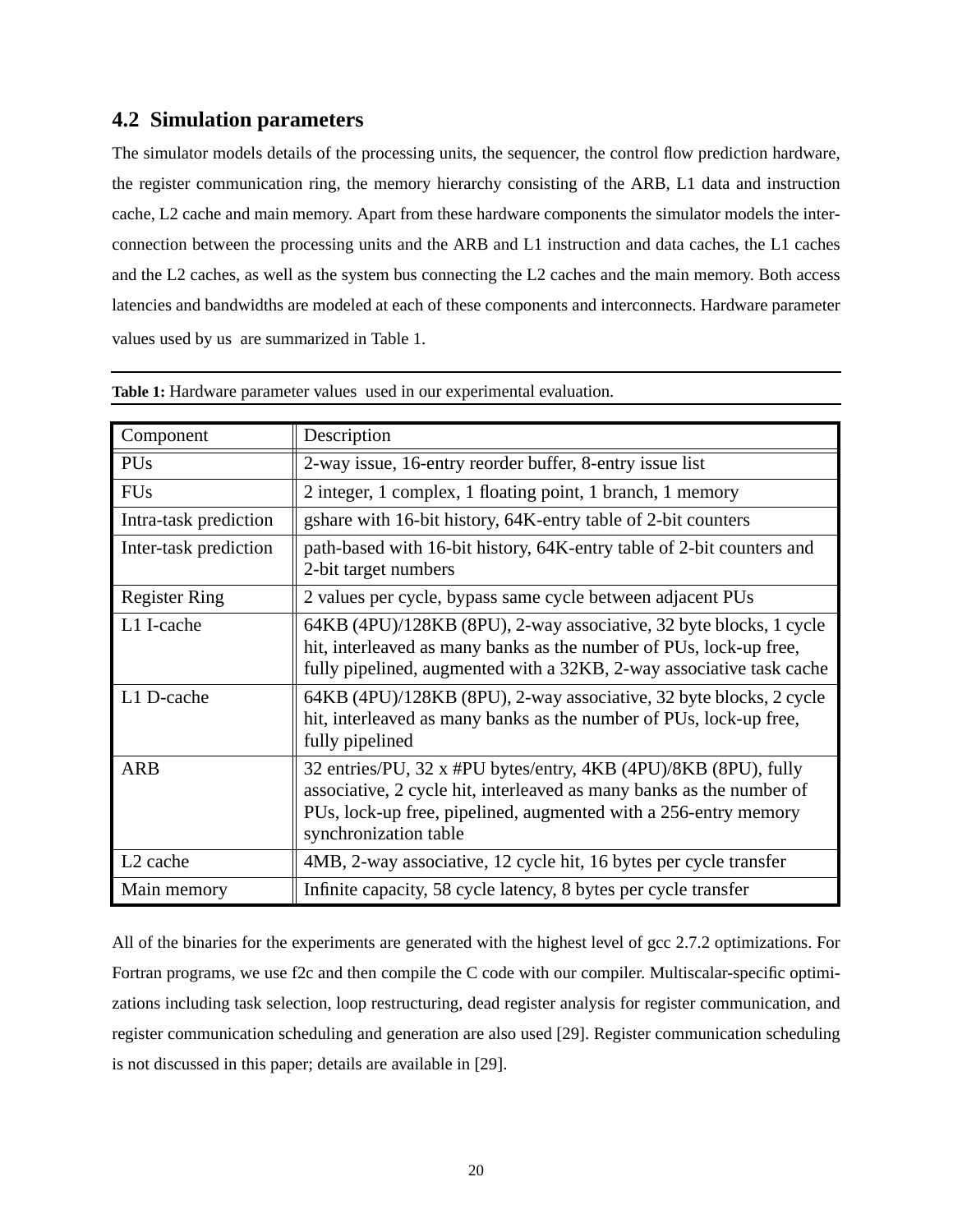We use the SPEC95 benchmark suite throughout our experimental evaluation. Profiling was done using the inputs specified by the SPEC95 suite. The profiler provided basic block execution frequencies to allow the data dependence heuristic to prioritize data dependences and dynamic instruction count per function to the task size heuristic to include entire function calls within tasks. Note that in some cases the SPEC standard test inputs are used to profile and the SPEC standard train inputs are used to run, to keep the simulation runs to fewer than many billion instructions. All the results were obtained by running the programs to completion.

# **4.3 Experiments and Results**

We report experimental results on overall performance followed by measurements of task characteristics.

### **4.3.1 Effectiveness of the compiler heuristics on overall performance**

[Figure 6](#page-21-0) shows the improvements in IPC using the control flow heuristic, the data dependence heuristic, and the task size heuristic for out-of-order and in-order PUs executing the integer benchmarks and floating point benchmarks over the base case of basic block tasks.

The combined compiler heuristics (control flow, data dependence and task size together) are effective in capturing parallelism beyond basic block tasks. Using out-of-order PUs, the integer benchmarks improved by 19-64% and 32-57% on 4 and 8 PUs, respectively, while the floating point benchmarks were boosted by 21-101% and 25-116% on 4 and 8 PUs, respectively, over basic block tasks. The floating point benchmarks have more regular, loop parallelism than the integer benchmarks, as a result of which the heuristics succeed in extracting more parallelism from the floating point benchmarks.

For the integer benchmarks, the control flow heuristic improves performance 19-54% and 23-43% using 4 and 8 out-of-order PUs, respectively, over basic block tasks. It is important to note that the measurements shown here for the data dependence heuristic are over and above the control flow heuristic (i.e., the data dependence heuristic is applied in conjunction with the control flow heuristic). The data dependence heuristic adds modest performance improvements (<1-6% and <1-15% for 4 and 8 PUs, respectively) over the control flow heuristic.

There are many reasons for the improvements being modest: (1) Out-of-order PUs can tolerate latencies due to register communication delays significantly and (2) by including adjacent basic blocks within a task, the control flow heuristic already includes data dependence chains within tasks; the data dependence heuristic has fewer opportunities to further capture data dependences. The trends for in-order PUs are similar to those for out-of-order PUs. These improvements are better than those for out-of-order PUs because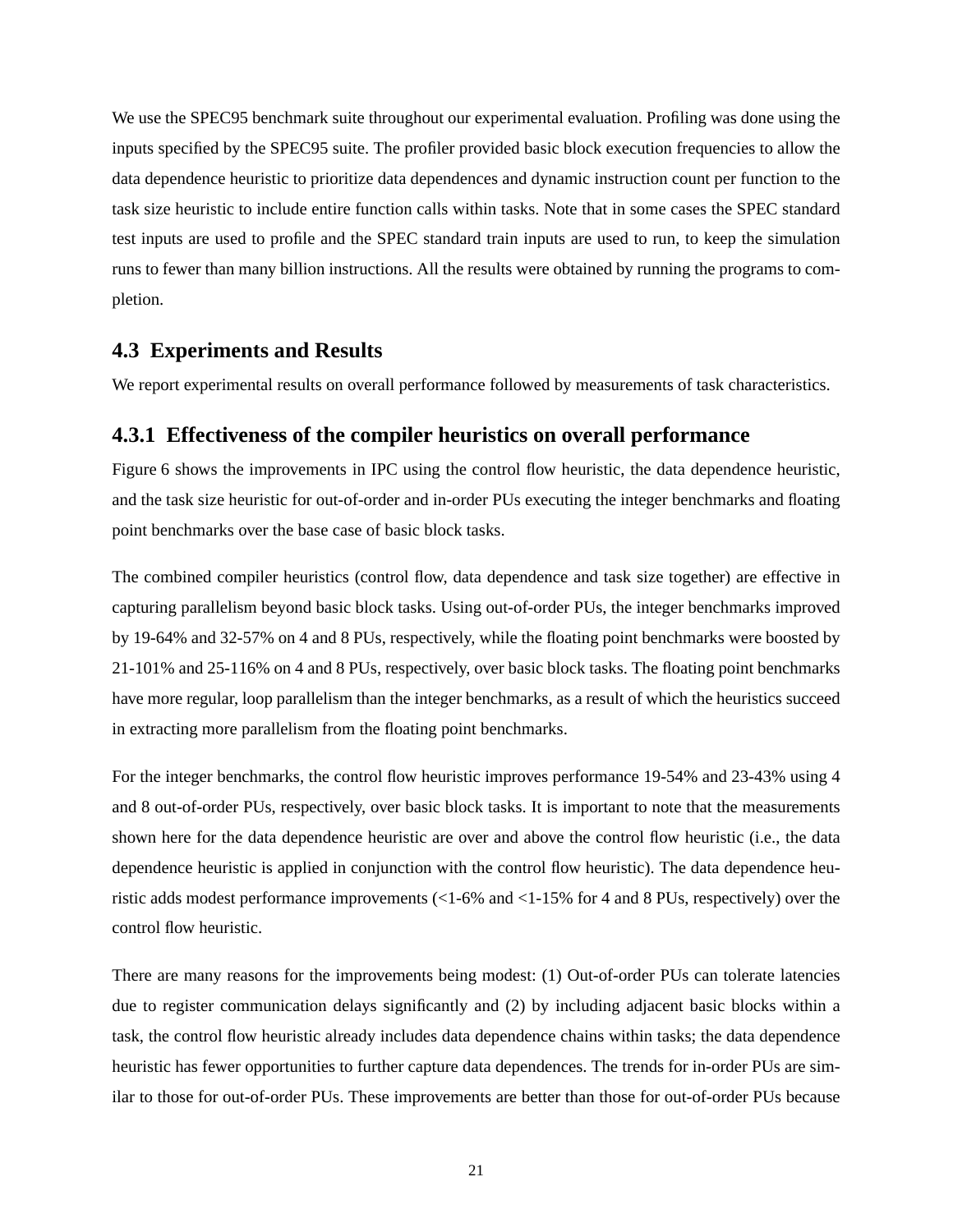

<span id="page-21-0"></span>**Figure 6: Impact of the compiler heuristics on SPEC95 benchmarks.** The graphs are annotated to show use of out-of-order or in-order PUs. The two experiments marked a and b use 4 and 8 PUs, respectively.

in-order PUs do not have as much latency tolerance as out-of-order PUs; the heuristics are effective in avoiding inter-task dependences, which stifle in-order PUs more than out-of-order PUs.

## **4.3.2 Task size**

In [Table 2,](#page-22-0) the columns titled Basic Block, Control Flow, and Data Dependence show the task sizes in number of dynamic instructions for the corresponding heuristic. The columns titled "#dyn inst" show the number of dynamic instructions and the columns titled "#ct inst" show the number of dynamic control transfer instructions per task. We discuss the entries in the columns "task pred", "br pred", and "win span" in the next two sections. The basic block tasks contain fewer than 10 instructions for the integer benchmarks and more than 20 instructions for the floating point benchmarks (except for 104.hydro2d). In general, the control flow tasks and the data dependence tasks are larger than the basic block tasks. The data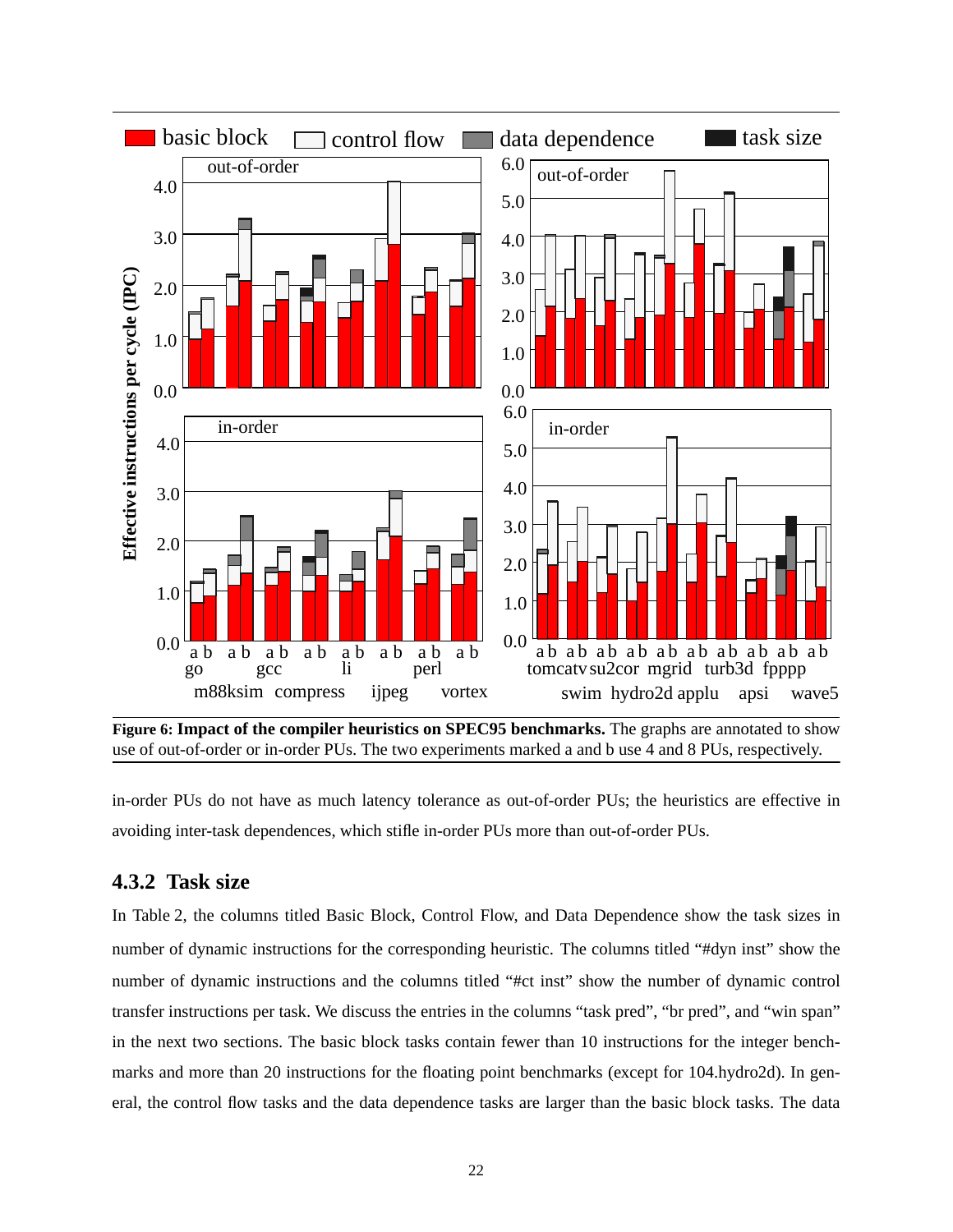| Bench               | <b>Basic Block</b> |      |      | <b>Control Flow</b> |      |      |      |      | Data Dependence |      |              |      |      |
|---------------------|--------------------|------|------|---------------------|------|------|------|------|-----------------|------|--------------|------|------|
| marks               | #dyn               | task | win  | #ct                 | #dyn | task | br   | win  | #ct             | #dyn | ${\rm task}$ | br   | win  |
|                     | inst               | pred | span | inst                | inst | pred | pred | span | inst            | inst | pred         | pred | span |
| $g_{0}$             | 6.4                | 14   | 32   | 2.5                 | 18.2 | 15   | 5.8  | 88   | 2.0             | 12.7 | 15           | 7.2  | 62   |
| m88ksim             | 4.3                | 3.1  | 31   | 3.0                 | 14.8 | 4.0  | 1.4  | 103  | 2.4             | 10.3 | 4.9          | 2.0  | 70   |
| gcc                 | 5.8                | 4.4  | 40   | 2.5                 | 12.4 | 5.8  | 2.3  | 81   | 2.3             | 11.6 | 7.4          | 3.2  | 72   |
| compress*           | 5.7                | 5.0  | 38   | 1.8                 | 10.2 | 5.7  | 3.2  | 67   | 2.8             | 15.0 | 7.8          | 2.8  | 92   |
| $\mathbf{li}$       | 3.9                | 3.3  | 28   | 1.9                 | 8.1  | 4.0  | 2.1  | 56   | 1.6             | 7.1  | 5.2          | 3.2  | 47   |
| ijpeg               | 10.6               | 6.0  | 69   | 2.4                 | 23.3 | 3.7  | 1.5  | 164  | 2.4             | 23.8 | 5.1          | 2.1  | 160  |
| perl                | 6.5                | 2.1  | 48   | 2.3                 | 14.9 | 3.9  | 1.7  | 104  | 2.2             | 10.6 | 4.1          | 1.9  | 74   |
| vortex              | 6.9                | 0.8  | 54   | 2.4                 | 17.2 | 0.7  | 0.3  | 134  | 2.2             | 14.0 | 0.7          | 0.3  | 109  |
| tomcatv             | 44.1               | 1.6  | 333  | 5.0                 | 115  | 0.4  | 0.1  | 907  | 3.2             | 84.8 | 0.4          | 0.1  | 669  |
| swim                | 42.0               | 0.1  | 335  | 4.1                 | 87.7 | 0.2  | 0.0  | 697  | 4.1             | 87.7 | 0.2          | 0.0  | 697  |
| su <sub>2</sub> cor | 49.8               | 3.4  | 354  | 8.0                 | 108  | 0.5  | 0.1  | 849  | 8.0             | 108  | 0.5          | 0.1  | 849  |
| hydro2d             | 11.9               | 0.1  | 95   | 6.0                 | 44.0 | 0.3  | 0.1  | 348  | 5.2             | 39.5 | 0.2          | 0.0  | 314  |
| mgrid               | 51.4               | 1.1  | 396  | 2.0                 | 106  | 2.2  | 1.1  | 785  | 2.0             | 107  | 2.2          | 1.1  | 793  |
| applu               | 21.7               | 3.9  | 152  | 1.7                 | 39.0 | 3.9  | 2.3  | 273  | 1.7             | 38.5 | 4.2          | 2.5  | 266  |
| turb3d              | 21.2               | 3.4  | 151  | 2.5                 | 41.7 | 5.8  | 2.4  | 273  | 2.4             | 40.8 | 6.7          | 2.7  | 259  |
| apsi                | 24.8               | 2.9  | 179  | 2.8                 | 51.0 | 4.3  | 1.5  | 352  | 2.6             | 46.8 | 4.1          | 1.6  | 325  |
| $\mathrm{fpppp^*}$  | 958                | 5.6  | 6318 | 1.5                 | 59.0 | 1.8  | 1.2  | 443  | 2.5             | 66.5 | 2.8          | 1.1  | 483  |
| wave5               | 24.4               | 0.8  | 189  | 4.2                 | 59.1 | 0.8  | 0.2  | 460  | 4.1             | 56.1 | 1.1          | 0.3  | 432  |

<span id="page-22-0"></span>**Table 2:** Dynamic task size, control flow misspeculation rate and window span for SPEC95 benchmarks. Since only 129.compress and 145.fpppp respond to the task size heuristic, both control flow tasks and data dependence tasks are augmented with task size heuristic for these benchmarks.

dependence tasks are smaller than the control flow tasks because the control flow heuristic greedily includes basic blocks past data dependence chains, whereas the data dependence heuristic terminates tasks as soon as a data dependence is included. 129.compress, 107.mgrid, 145.fpppp do not follow this trend because the data dependence heuristic steers task selection to paths different from the control flow heuristic, resulting in entirely different tasks. Note that due to assembly-level macro instructions, some basic block tasks may include control transfer instructions which are hidden from the compiler. For this reason, there may seem to be a discrepancy between the ratio of the size of the basic block tasks and that of the heuristic tasks and the number of control transfer instructions in the heuristic tasks.

# **4.3.3 Inter-task control flow speculation accuracy**

Since control flow tasks and data dependence tasks usually contain multiple branches per task, comparing prediction accuracies of these tasks with those of basic block tasks requires normalizing the accuracies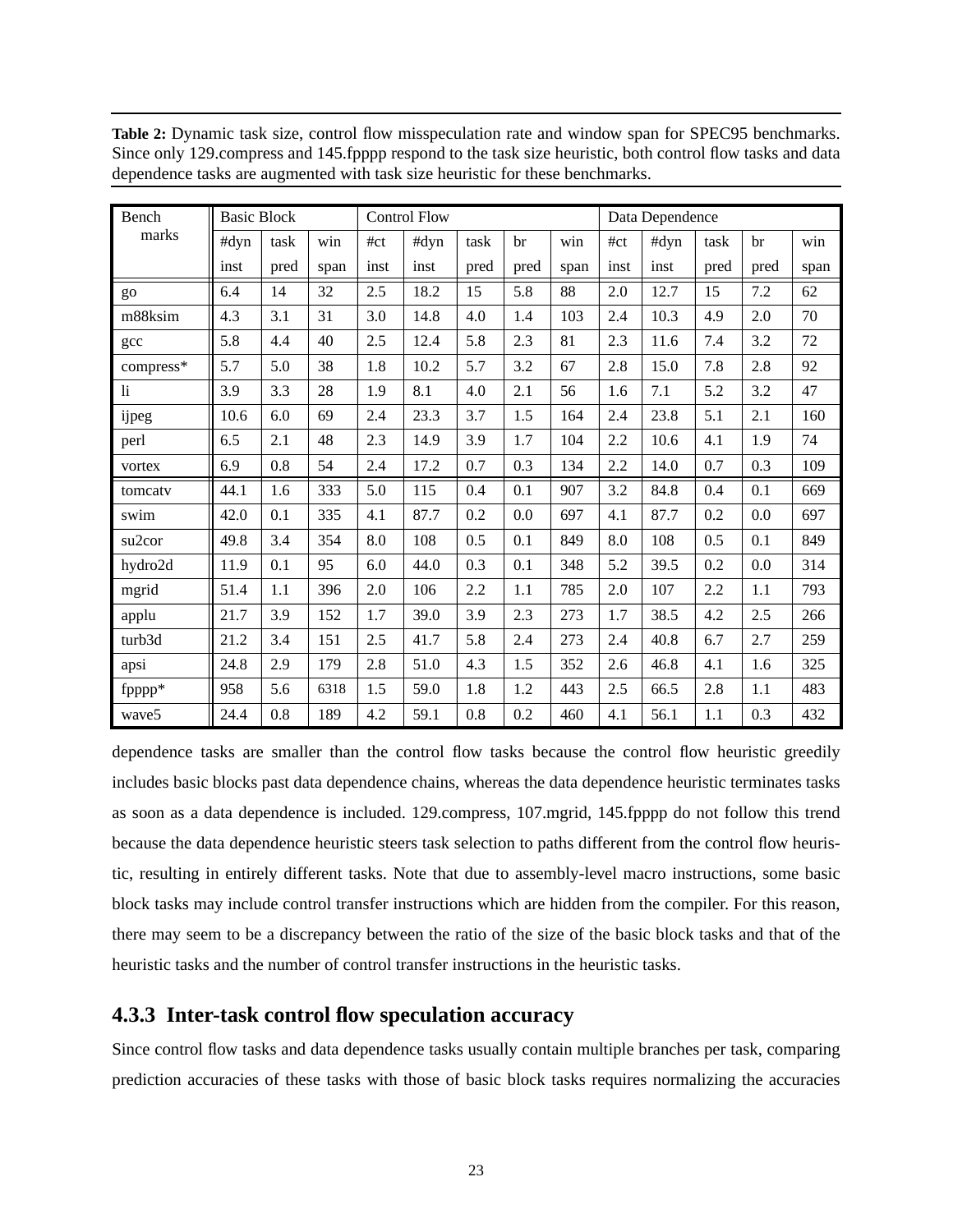with respect to the average number of dynamic branches per task. The columns titled "task pred" show the task misprediction percentages and the columns titled "br pred" show the effective misprediction percentage normalized to the average number of branches per task. The prediction accuracy of the basic block tasks is higher than superscalar branch prediction accuracy because it includes branches, jumps, function calls and returns. In general, the prediction hardware is able to maintain high task prediction accuracies for the control flow tasks and the data dependence tasks despite predicting one of four targets, whereas basic block tasks expose only two targets.

Comparing the basic block tasks with the control flow tasks in terms of task prediction accuracies (column "task pred"), there are two kinds of behavior: Task prediction accuracies are higher for the control flow tasks than the basic block tasks for those benchmarks which capture loop-level tasks, namely, 132.ijpeg, 101.tomcatv, 102.swim, 103.su2cor, 104.hydro2d, 107.mgrid, and 146.wave5. In these benchmarks, the most frequent tasks are loop bodies which do not expose any of the branches internal to the loop bodies and are easy to predict. The data dependence tasks have worse task prediction accuracies than the control flow task because including data dependence chains within tasks is preferred over reconverging control flow paths or loop bodies. If task prediction accuracy is normalized over the number of dynamic branches the effective prediction accuracies (column "br pred") are significantly better for the control flow tasks and data dependence tasks, demonstrating the synergy between the heuristics and the control flow speculation hardware.

#### **4.3.4 Window span**

The window span is the range of all dynamic tasks in flight in the entire processor. The average size of tasks, the number of PUs, and the control flow prediction accuracy of a program determine its window span. The window span of a program is computed using the following equation, where Tasksize is the average task size, Pred is the average inter-task control flow prediction accuracy, and N is the number of PUs: Although Pred may change slightly with increasing number of PUs, the overall effect on the window span is minimal. In [Table 2](#page-22-0), the columns "win span" under the columns "Basic Block" and "Data Dependence"

windowspan = 
$$
\sum_{i=0, N-1} \text{Tasksize} \times \text{Pred}^i
$$

show the window span of the basic block tasks, control flow tasks, and data dependence tasks for each of the benchmarks executing on 8 PUs. Due to the significantly smaller sizes and lower prediction accuracies, the window spans for the basic block tasks are considerably smaller than those for the data dependence tasks. The window spans of most integer benchmarks are in the modest range of 47-160 instructions. The window spans of most floating point benchmarks is considerably larger (259-849) than those of their inte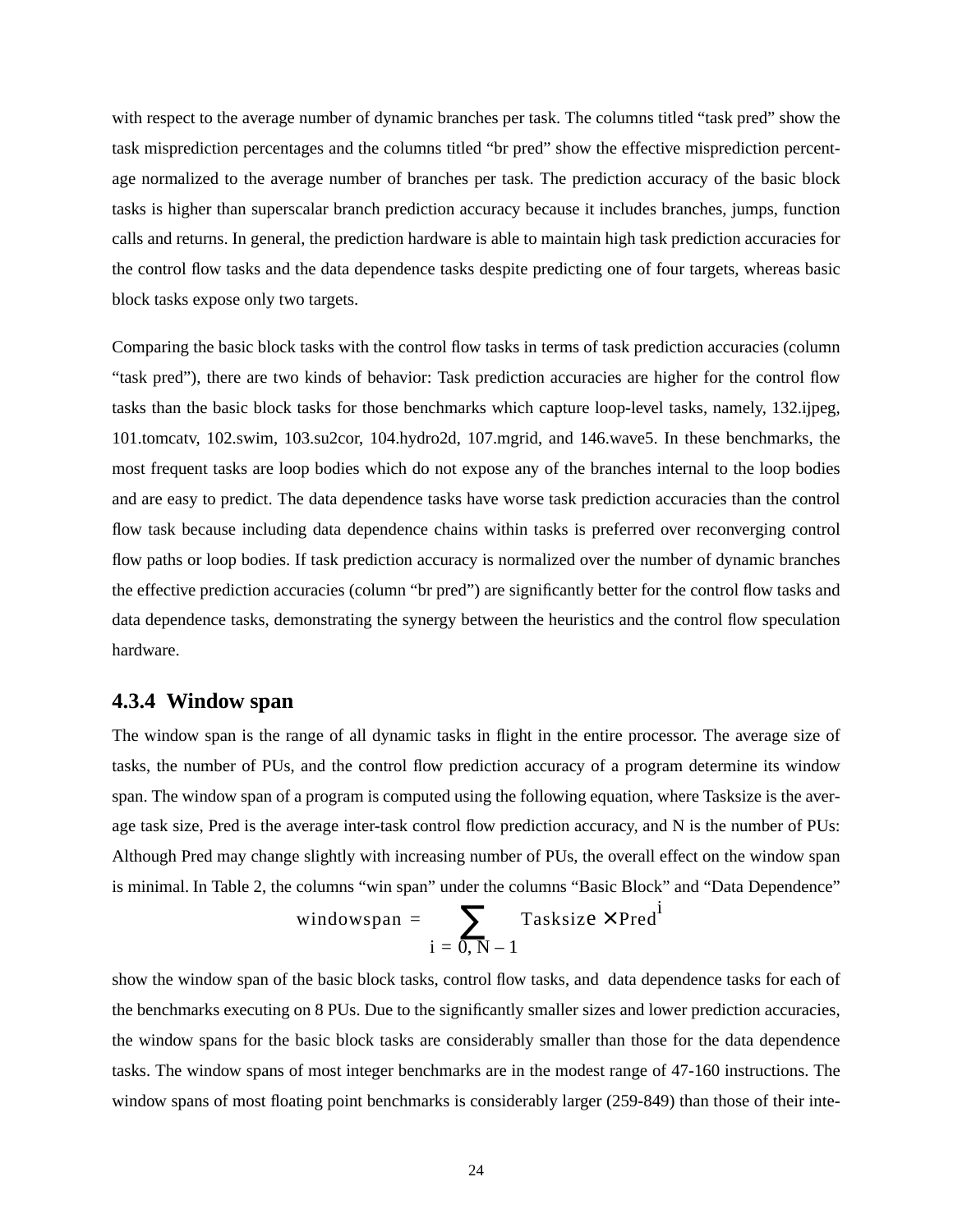ger counterparts due to the larger size of tasks and higher prediction accuracy. These measurements indicate that the amount of parallelism that is exposed through branch prediction (which is used by most modern superscalar processors) is significantly less than that exposed by task-level speculation.

### **4.3.5 Breakdown of execution time into performance components**

In [Figure 7](#page-26-0), we present the breakdown of execution time in terms of key performance issues. The categories are: useful computation, register wait, load imbalance, memory synchronization wait, memory dependence squash, control flow squash, task overhead, and the rest of the CPI. The rest of the CPI includes intra-task branch misprediction, memory hierarchy components and other conventional pipeline losses. Although the contribution of each factor varies across benchmarks, register wait, load imbalance, control flow squash, and conventional pipeline losses are significant for almost all the benchmarks.

Since out-of-order PUs can overlap delays, these measurements were obtained by monitoring the commit point of the PUs. For example, if the instruction at the commit point waits for register values and no other useful work is done in that cycle, then the cycle is charged to register communication delay. This method gives only the apparent number of cycles spent and not the exact cycle count accountable to each performance issue separately because there could be other instructions whose delay is overlapped with the instruction at the commit point<sup>5</sup>. Thus, although we measure the overall CPI accurately, our method does not isolate the individual components exactly<sup>6</sup>. To avoid any confusion, we label the breakdown of overall CPI into components as "observed cycles per instruction" in [Figure 7.](#page-26-0)

Register wait times for 4 and 8 PUs are similar for most benchmarks because most register values are short-lived and are required only in the next successor task and few are used by tasks farther in the future. Since the overall CPI decreases on increasing the number of PUs, inter-task register dependences become more important performance factors for larger number of PUs. For the control flow tasks, register wait time is 10-24% and 17-40% of total execution time using 4 and 8 PUs, respectively. For the data dependence tasks, register wait time is 0-24% and 12-40% of the total execution time using 4 and 8 PUs, respectively. The data dependence tasks exhibit unusually large reduction in register wait time for 145.fpppp because the task size heuristic splits the enormous basic blocks of 145.fpppp into smaller blocks, which results in dense register dependences. Overall, the data dependence tasks incur fewer wait cycles indicating that by

<sup>5.</sup> For example, if register communication delay is measured to be 20% of overall execution time, performance may not improve by 12.5% if register communication is completely removed because there may be other instructions waiting due to memory dependences overlapped with the instructions waiting for register values.

<sup>6.</sup> To get the exact cycle counts, each of the performance factor would have to be simulated as perfect separately, which increases the number of simulation runs inordinately.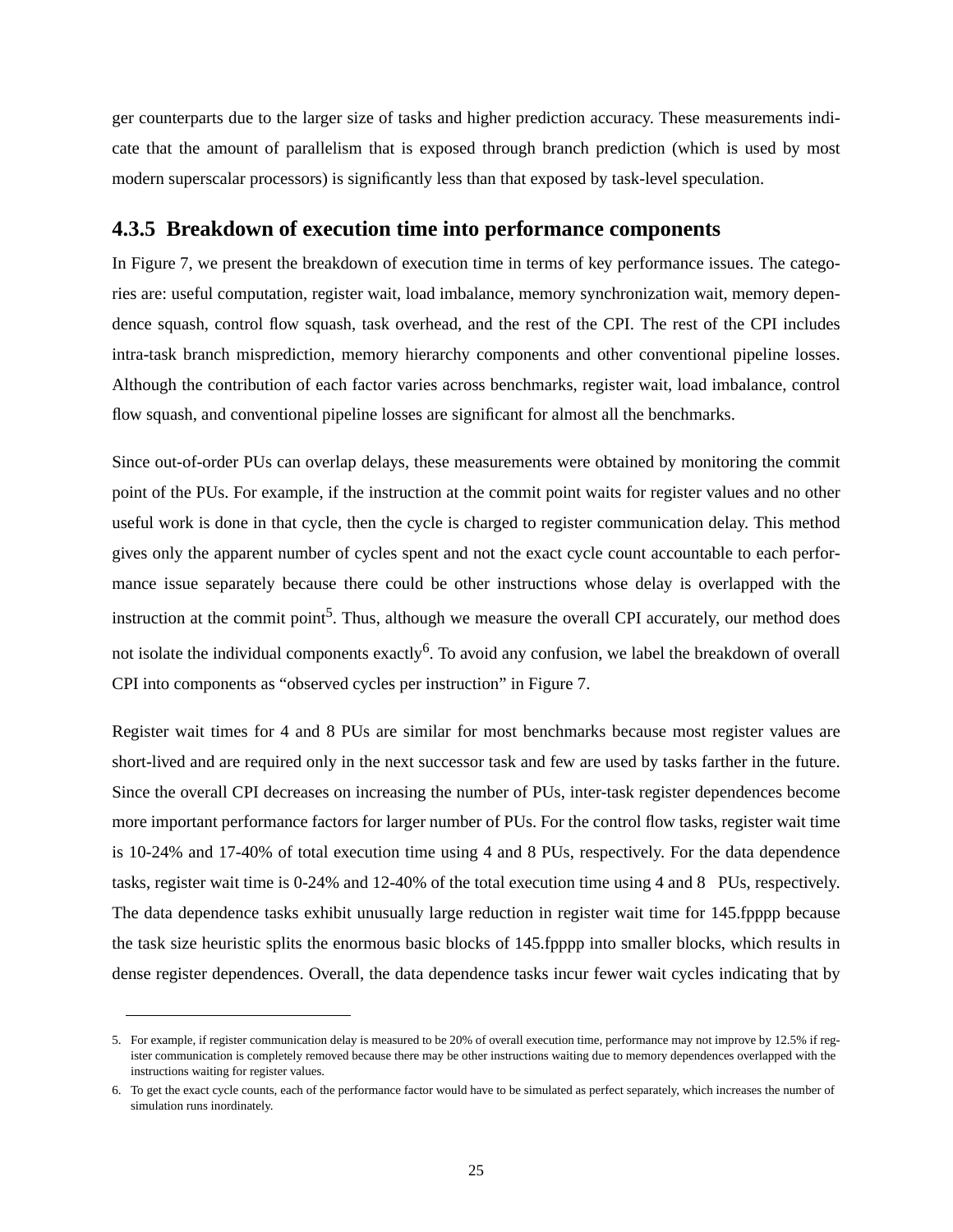including data dependence chains within tasks, the heuristics are able to reduce register communication delay.

Memory dependences usually span larger number of dynamic instructions than the window span established by basic block tasks. Consequently, basic block tasks do not incur any significant memory synchronization wait. Although the implementation of the data dependence heuristic takes into account only a few memory dependences and all register dependences, there is no significant difference in memory synchronization wait times between the control flow tasks and the data dependence tasks. The integer benchmarks incur few memory dependence squashes due to the small sized tasks. For the floating point benchmarks, hardware memory dependence synchronization is effective in keeping memory dependence squashes in check. In 124.m88ksim and 145.fpppp a few memory dependences, which are not identified by simple compiler analyses, are exposed in the data dependence tasks causing an increase in memory synchronization wait time. The control flow tasks avoid this problem, indicated by the significantly less memory synchronization wait time as measured by our simulator.

In general, the control flow tasks and the data dependence tasks exhibit less load imbalance than the basic block tasks due to the amortization of load imbalance loss over larger tasks. For the integer benchmarks, the control flow heuristic introduces disparity by creating large tasks with non-terminal edges and small tasks with terminal edges where as the data dependence heuristic terminates tasks as soon as a dependence chain is included, naturally distributing the load evenly. For the floating point benchmarks, load imbalance for the control flow tasks and the data dependence tasks is caused due to variation in the amount of computation done in loop iterations. Load imbalance using 4 and 8 PUs are similar for most benchmarks because adjacent dynamic tasks contribute to overall load imbalance more than variation in dynamic tasks that are farther apart. Since the overall CPI decreases on increasing the number of PUs, load imbalance becomes a more important performance factor, as a percentage of overall CPI, for larger number of PUs. For the control flow tasks, load imbalance accounts for 9-16% and 12-25% of total execution time using 4 and 8 PUs, respectively. For the data dependence tasks, load imbalance accounts for 9-16% and 12-24% of total execution time using 4 and 8 PUs, respectively.

Form the point of view of control flow, there is no significant difference between the control flow tasks and the data dependence tasks because both control the number of successors of tasks. For the integer benchmarks, control flow squashes account for 0-18% and 0-28% of total execution time using 4 and 8 PUs, respectively. There is a strong correlation between speculation accuracy and wasted cycles. Control flow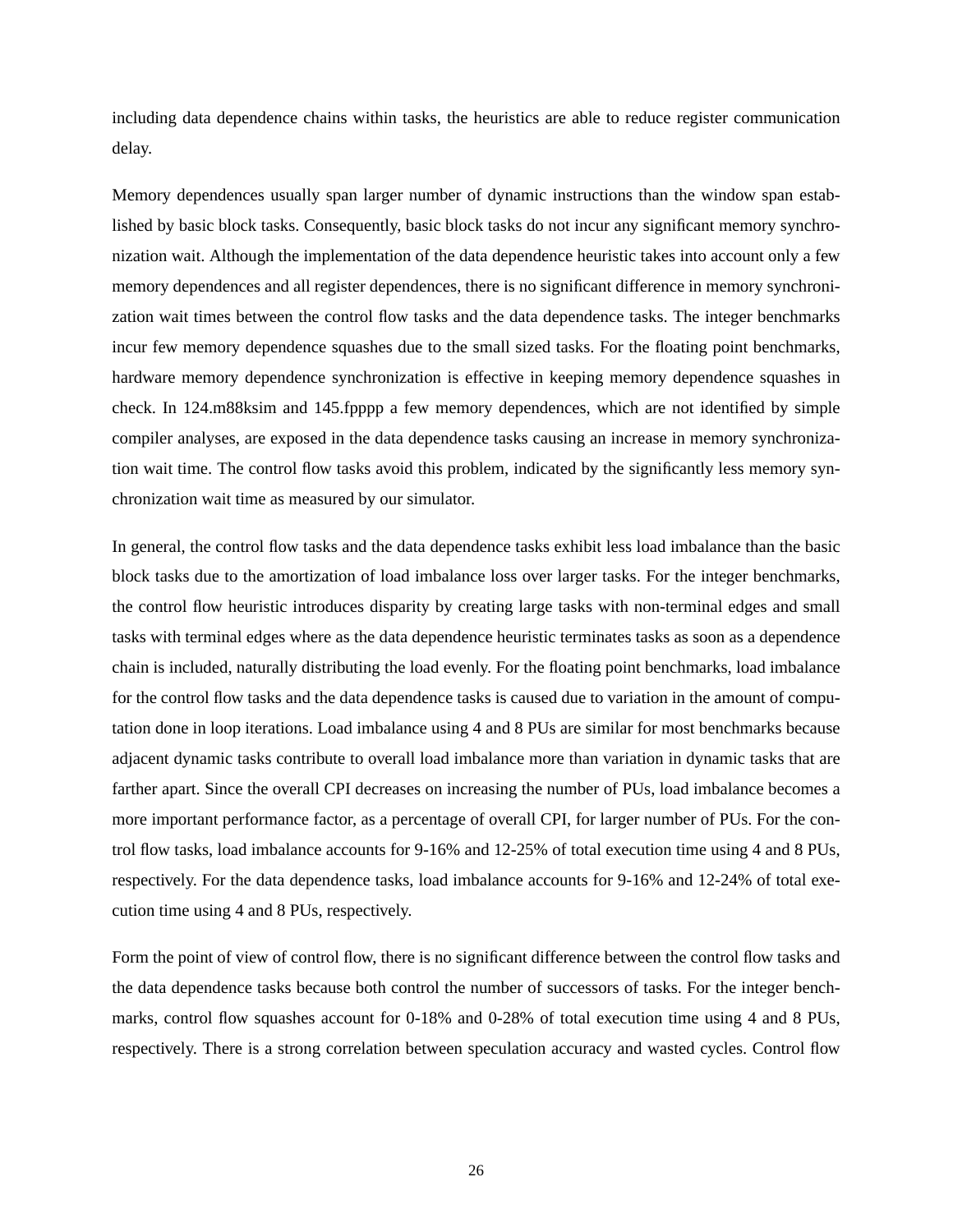

<span id="page-26-0"></span>marked a, b, c, d, and e use basic block tasks, control flow tasks on 4 PUs, data dependence tasks on 4 PUs, control flow tasks on 8 PUs, and data dependence tasks on 8 PUs, respectively. For 129.compress and 145.fpppp, control flow and data dependence tasks are augmented with the task size heuristic.

speculation accuracy is high for 147.vortex and all the floating point benchmarks and correspondingly these benchmarks incur few wasted cycles due to control squashes.

Task overhead decreases significantly for the control flow tasks and the data dependence tasks over basic block tasks due to their larger size, for the integer benchmarks. Since even the basic block tasks are large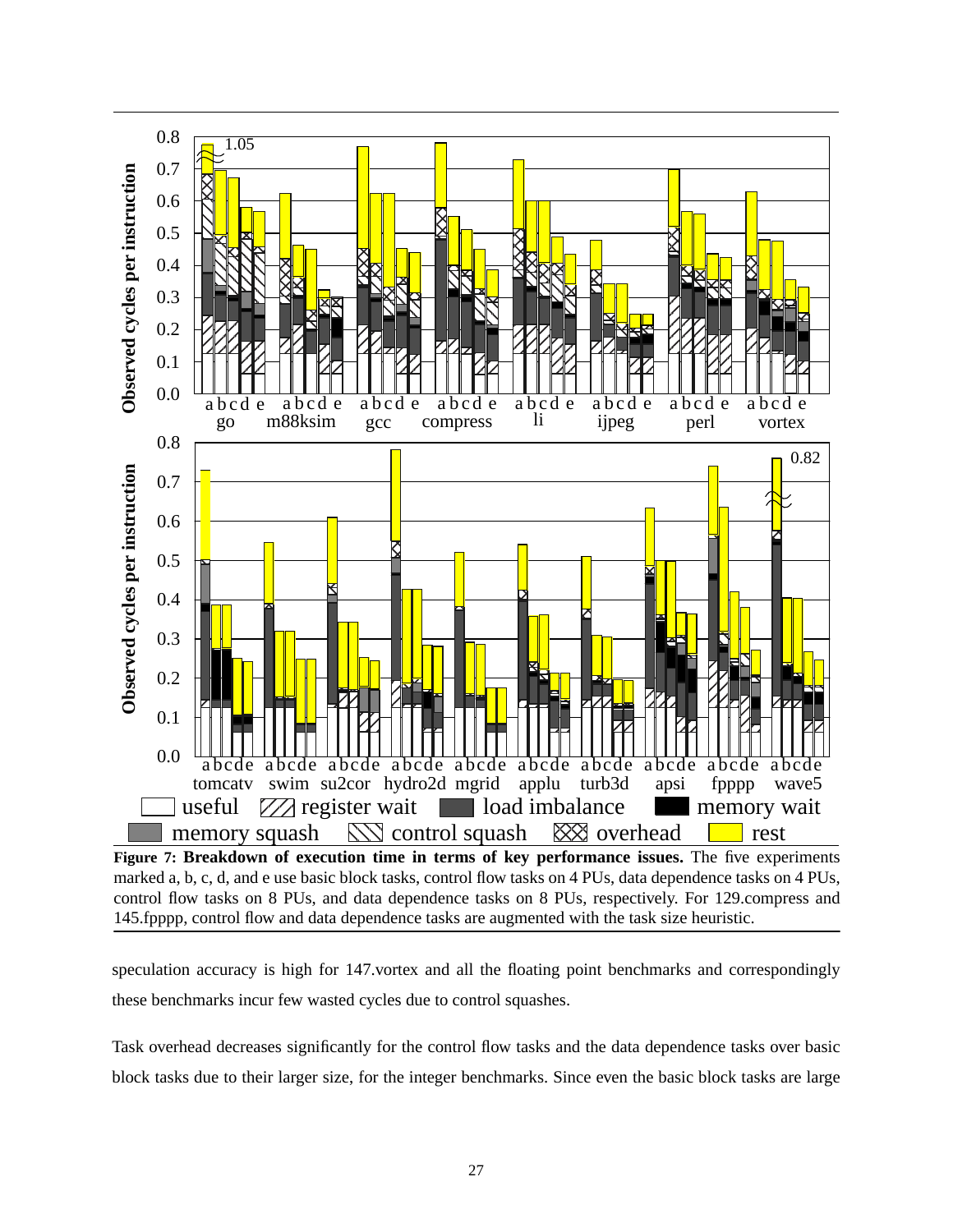for the floating point benchmarks, the programs incur little overhead. Increasing the number of PUs decreases task overhead because of overlap of overhead time among more PUs.

## <span id="page-27-0"></span>**5 Conclusions**

In this paper, we studied the fundamental interactions between sequential programs and the novel features of distributed processor organization and task-level speculation of a Multiscalar processor from the standpoint of performance. We determined and explored the key implications of the interactions for the compiler. We identified important performance issues to include control speculation, data communication, data dependence speculation, load imbalance, and task overhead. We correlated these issues with a few key characteristics of tasks: task size, inter-task control flow, and inter-task data dependence. Task size affects load imbalance and overhead, inter-task control flow influences control speculation, and inter-task data dependence impacts data communication and data dependence speculation.

Task selection crucially affects overall performance achieved by a Multiscalar processor. The important heuristics to select tasks with favorable characteristics are: (1) Tasks should be neither small nor large; a small task may not expose enough parallelism and may incur overhead that may not be amortized over the execution of the task, where as a large task may incur memory dependence misspeculations and ARB overflows. (2) The number of successors of a task should be as many as can be tracked by the control flow speculation hardware; reconverging control flow paths can be exploited to generate tasks which include multiple basic blocks without taxing the prediction hardware. (3) Data dependences should be included within tasks to avoid communication and synchronization delays or misspeculation and roll back penalties. If a data dependence cannot be included within a task, then the dependence should be exposed such that the producer and consumer instructions involved in the dependence are scheduled favorably (i.e., the producer is executed early and the consumer is executed late in their respective tasks).

The task selection heuristics are effective in partitioning sequential programs into suitable tasks. The heuristics extract modest to high amount of parallelism from the integer benchmarks. The heuristics are uniformly more successful in exploiting loop-level parallelism in the floating point benchmarks. Increasing the number of PUs increases the improvements for the heuristic tasks, indicating that the heuristics better utilize extra hardware. Although the contribution of each factor varies across benchmarks, register wait, load imbalance, control flow squash, and conventional pipeline losses are significant for almost all the benchmarks. Inter-task register communication delay and load imbalance are more important performance factor for larger number of PUs. Task overheads decrease significantly due to the larger sizes of the heuristic tasks. Task overheads are less significant as the number of PUs increases. The synergy between the heu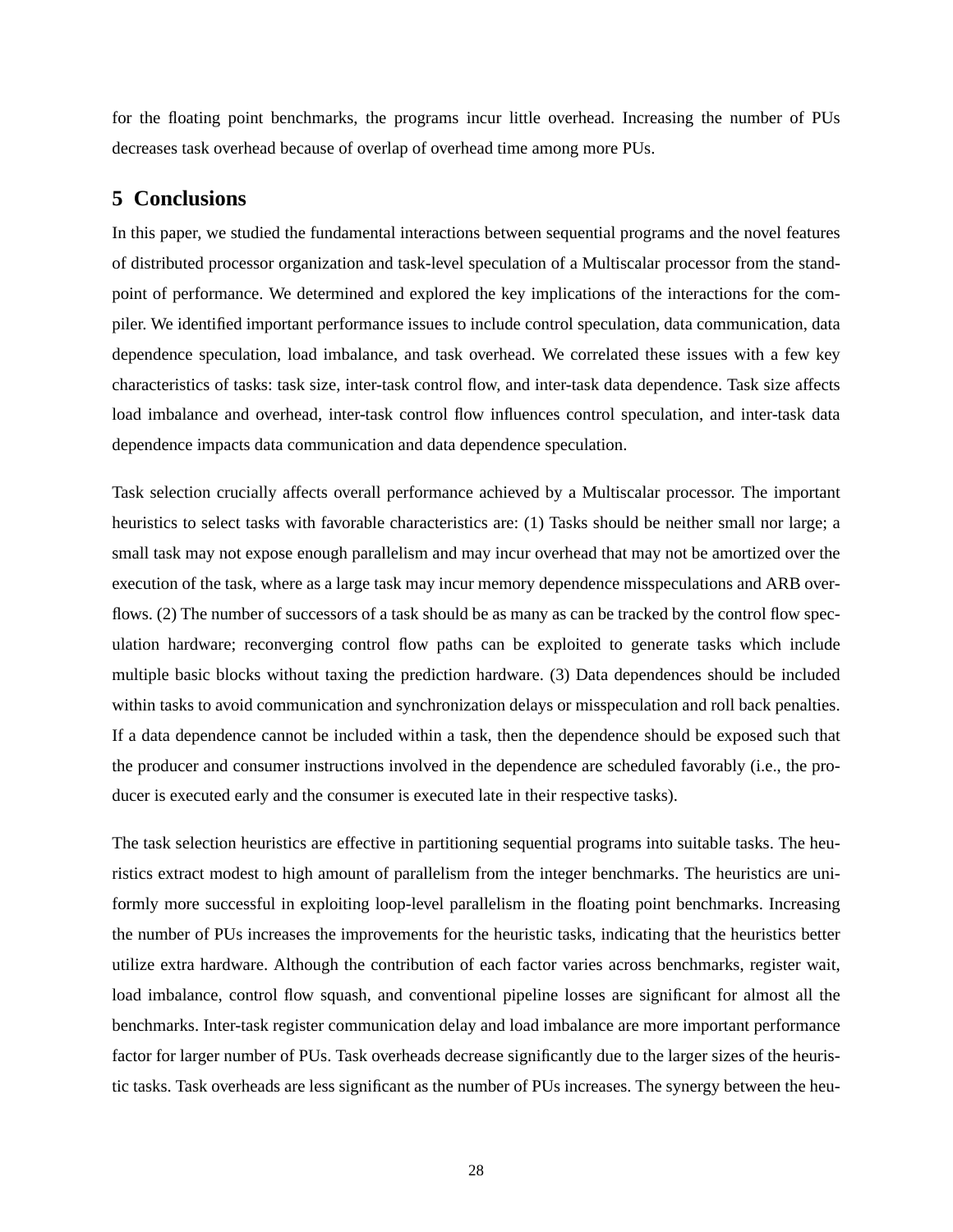ristics and the prediction hardware is effective in improving the accuracy of control flow speculation. The window spans of data dependence tasks are significantly larger than those of basic block tasks due to their larger size and higher prediction accuracy.

# **References**

- [1] A. Aho, R. Sethi, and J. Ullman. *Compilers: Principles, Techniques, and Tools*. Addison-Wesley, Reading, MA, 1986.
- [2] J. Allen, K. Kennedy, C. Porterfield, and J. Warren. Conversion of control dependence to data dependence. In *Proceedings of the 19th ACM Symposium on Principles of Programming Languages*, pages 177–189, Austin, TX, Jan. 1983. Association for Computing Machinery.
- [3] S. Breach, T. Vijaykumar, and G. Sohi. The anatomy of the register file in a multiscalar processor. In *Proceedings of the 25th Annual International Symposium on Microarchitecture*, pages 181–190, San Jose, CA, Nov. 1994. Association for Computing Machinery.
- [4] D. R. Chase, M. Wegman, and F. K. Zadeck. Analysis of pointers and structures. In *Proceedings of the 1990 ACM SIGPLAN Conference on Programming Language Design and Implementation*, pages 296–310. Association for Computing Machinery, June 1990.
- [5] T. C. K. Chou and J. A. Abraham. Load balancing in distributed systems. *IEEE Transactions on Software Engineering*, SE-8(4):401–412, July 1982.
- [6] D. S. Coutant. Retargetable high-level alias analysis. In *Proceedings of the Thirteenth Annual ACM Symposium on Principles of Programming Languages*, pages 110–118. Association for Computing Machinery, 1986.
- [7] A. Deutsch. Interprocedural may-alias analysis for pointers: Beyond k-limiting. In *Proceedings of the 1994 ACM SIGPLAN Conference on Programming Language Design and Implementation*, pages 230–239. Association for Computing Machinery, 1994.
- [8] D. L. Eager, E. D. Lazowska, and J. Zahorjan. Adaptive load sharing in homogeneous distributed systems. *IEEE Transactions on Software Engineering*, SE-12(5):662–675, May 1986.
- [9] M. Emami, R. Ghiya, and L. J. Hendren. Context-sensitive interprocedural points-to analysis in the presence of function pointers. In *Proceedings of the 1994 ACM SIGPLAN Conference on Programming Language Design and Implementation*, pages 242–256, 1994.
- [10] J. Fisher. Trace scheduling: A technique for global microcode compaction. *IEEE Transactions on Computers*, 30:478–490, 1981.
- [11] M. Franklin. *The Multiscalar Architecture*. Ph.D. thesis, University of Wisconsin-Madison, Madison, WI 53706, Nov. 1993.
- [12] M. Franklin and G. S. Sohi. The expandable split window paradigm for exploiting fine-grain parallelism. In *Proceedings of the 19th Annual International Symposium on Computer Architecture*, pages 58–67. Association for Computing Machinery, May 1992.
- [13] M. Franklin and G. S. Sohi. Register traffic analysis for streamlining inter-operation communication in fine-grain parallel processors. In *Proceedings of the 25th Annual International Symposium on Microarchitecture*, pages 236–245, Portland, OR, Dec. 1992. Association for Computing Machinery.
- [14] M. Franklin and G. S. Sohi. ARB: A hardware mechanism for dynamic reordering of memory references. *IEEE Transactions on Computers*, 45(5):552–571, May 1996.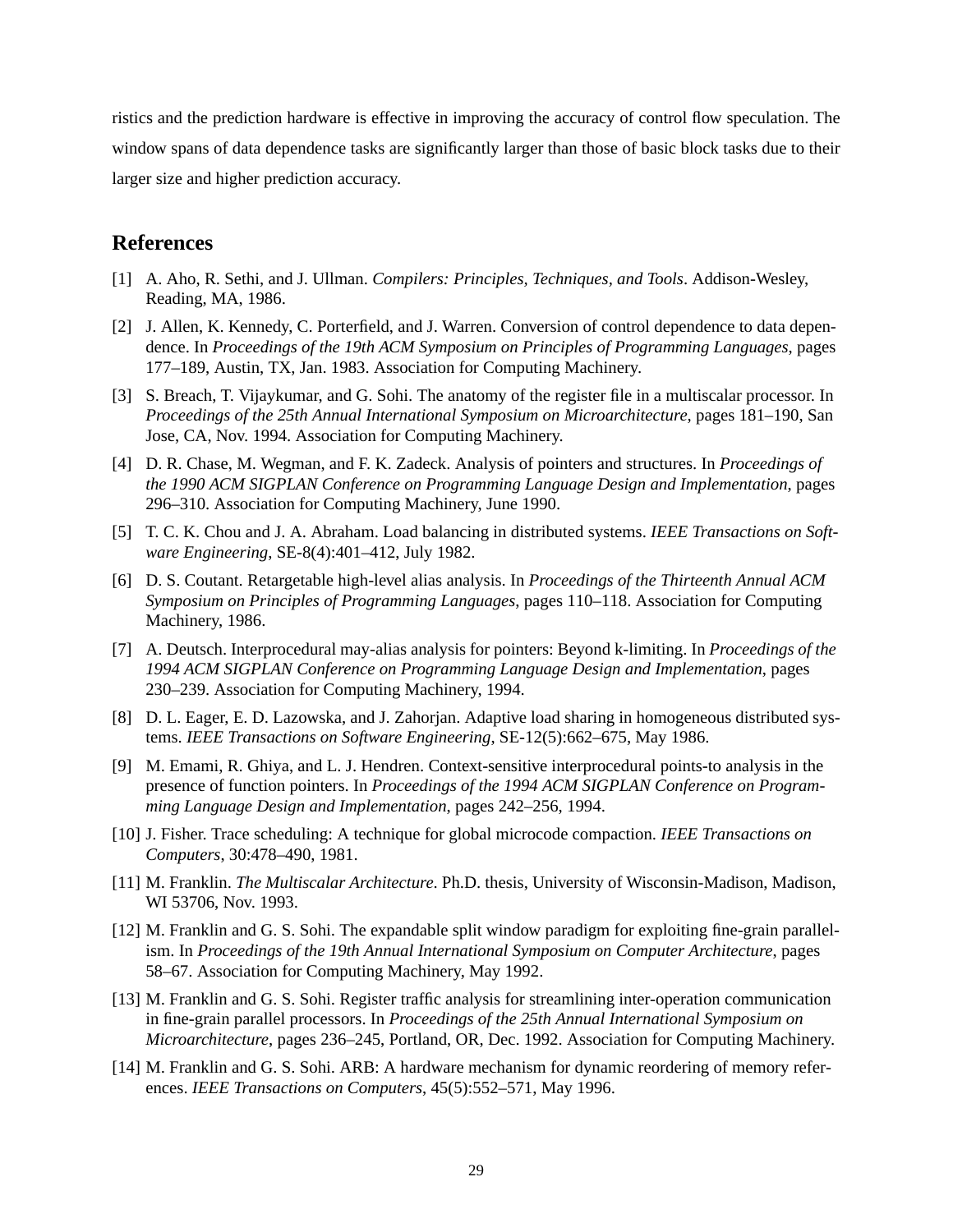- [15] P.-T. Hsu and E. Davidson. Highly concurrent scalar processing. In *Proceedings of the 13th Annual International Symposium on Computer Architecture*, pages 386–395. Association for Computing Machinery, June 1986.
- [16] Q. Jacobson, S. Bennett, N. Sharma, and J. E. Smith. Control flow speculation in multiscalar processors. In *Proceedings of the Third IEEE Symposium on High-Performance Computer Architecture*, pages 218–229, Feb. 1997.
- [17] Q. Jacobson, E. Rotenberg, and J. Smith. Path-based next trace prediction. In *Proceedings of the 30th Annual International Symposium on Microarchitecture*, pages 14–23. Association for Computing Machinery, Dec. 1997.
- [18] W. Landi and B. G. Ryder. A safe approximate algorithm for interprocedural pointer analysis. In *Proceedings of the 1992 ACM SIGPLAN Conference on Programming Language Design and Implementation*, pages 235–248. Association for Computing Machinery, June 1992.
- [19] S. Mahlke, D. Lin, W. Chen, R. Hank, and R. Bringmann. Effective compiler support for predicated execution using the hyperblock. In *Proceedings of the 25th Annual International Symposium on Microarchitecture*, pages 45–54, Portland, OR, Dec. 1992. Association for Computing Machinery.
- [20] E. P. Markatos and T. L. Blanc. Load balancing vs. locality management in shared-memory multiprocessor. In *Proceedings of the 1992 International Conference on Parallel Processing*, volume I, Architecture, pages I:258–267, Boca Raton, Florida, Aug. 1992. CRC Press.
- [21] A. Moshovos, S. E. Breach, T. N. Vijaykumar, and G. S. Sohi. Dynamic speculation and synchronization of data dependences. In *Proceedings of the 24th Annual International Symposium on Computer Architecture*, pages 181–193, June 1997.
- [22] K. Olukotun, B. A. Nayfeh, L. Hammond, K. Wilson, and K.-Y. Chang. The case for a single-chip multiprocessor. In *Proceedings of the Seventh International Symposium on Architectural Support for Programming Languages and Operating Systems*, pages 2–11, Oct. 1996.
- [23] D. Pnevmatikatos, M. Franklin, and G. S. Sohi. Control flow prediction for dynamic ILP processors. In *Proceedings of the 26th Annual International Symposium on Microarchitecture*, pages 153–163, Austin, TX, Dec. 1993. Association for Computing Machinery.
- [24] V. Sarkar and J. Hennessy. Partitioning parallel programs for macro-dataflow. In *Conference Proceeedings of the 1986 ACM Conference on Lisp and Functional Programming*, pages 192–201. Association for Computing Machinery, 1986.
- [25] J. E. Smith. A study of branch prediction strategies. In *Proc. of the 8th Annual Symposium on Computer Architecture*, pages 135–148, May 1981.
- [26] G. Sohi, S. Breach, and T. Vijaykumar. Multiscalar processors. In *Proceedings of the 22nd Annual International Symposium on Computer Architecture*, pages 414–425. Association for Computing Machinery, June 1995.
- [27] J. G. Steffan and T. C. Mowry. The potential for thread-level data speculation in tightly-coupled multiprocessors. In *Proceedings of the Fourth International Symposium on High-Performance Computer Architecture*, pages 2–13, Feb. 1998.
- [28] J.-Y. Tsai and P.-C. Yew. The superthreaded architecture: Thread pipelining with run-time data dependence checking and control speculation. In *Proceedings of the 1996 Conference on Parallel Architectures and Compilation Techniques*, pages 35–46, Oct. 1996.
- [29] T. N. Vijaykumar. *Compiling for the Multiscalar Architecture*. Ph.D. thesis, University of Wisconsin-Madison, Madison, WI 53706, Jan. 1998.